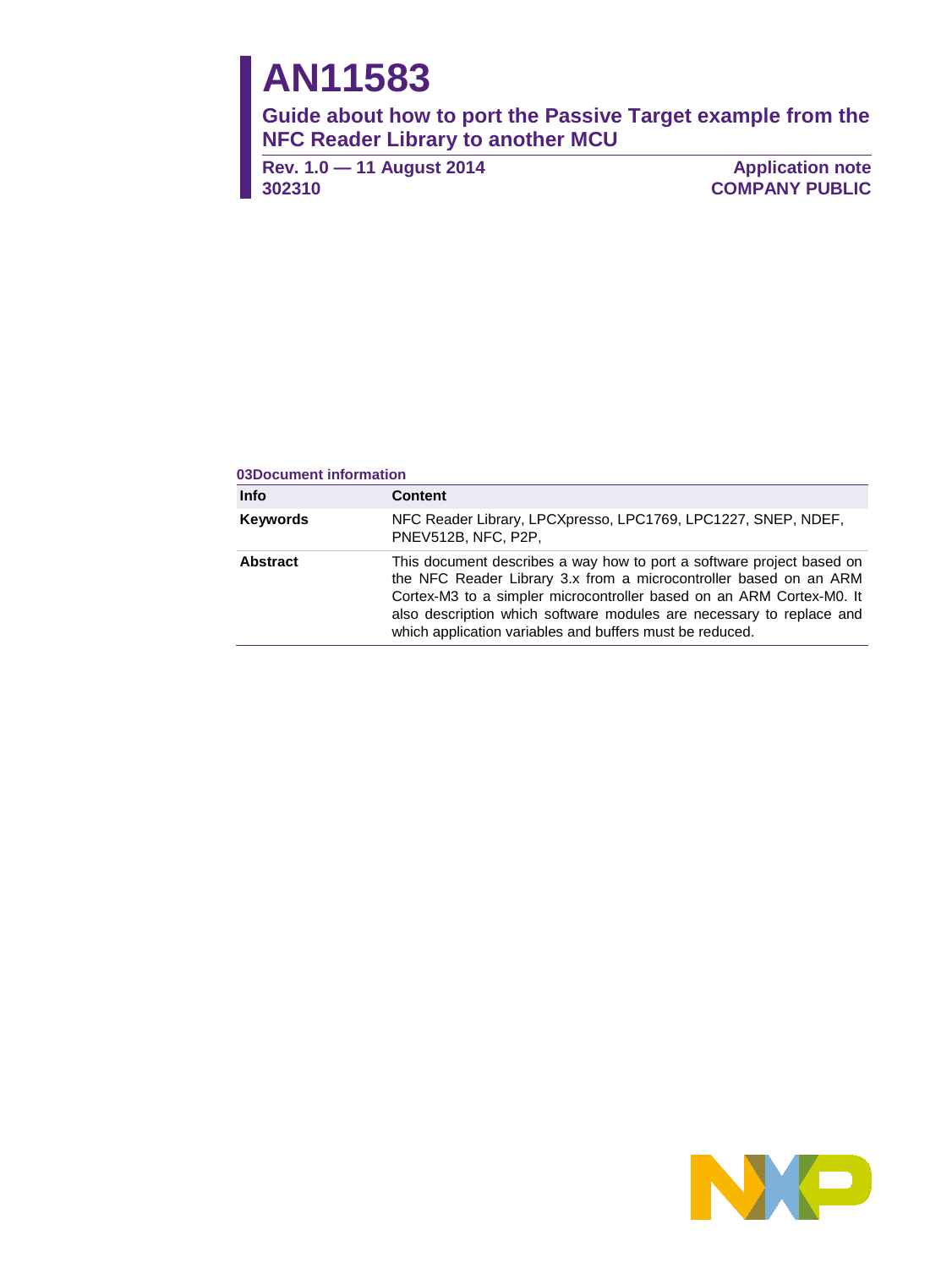| <b>Revision history</b> |             |                    |  |  |
|-------------------------|-------------|--------------------|--|--|
| <b>Rev</b>              | <b>Date</b> | <b>Description</b> |  |  |
| 1.0                     | 20140811    | Initial revision   |  |  |

### **Contact information**

For more information, please visit: [http://www.nxp.com](http://www.nxp.com/)

For sales office addresses, please send an email to: [salesaddresses@nxp.com](mailto:salesaddresses@nxp.com)

AN11583 All information provided in this document is subject to legal disclaimers. © NXP B.V. 2014. All rights reserved.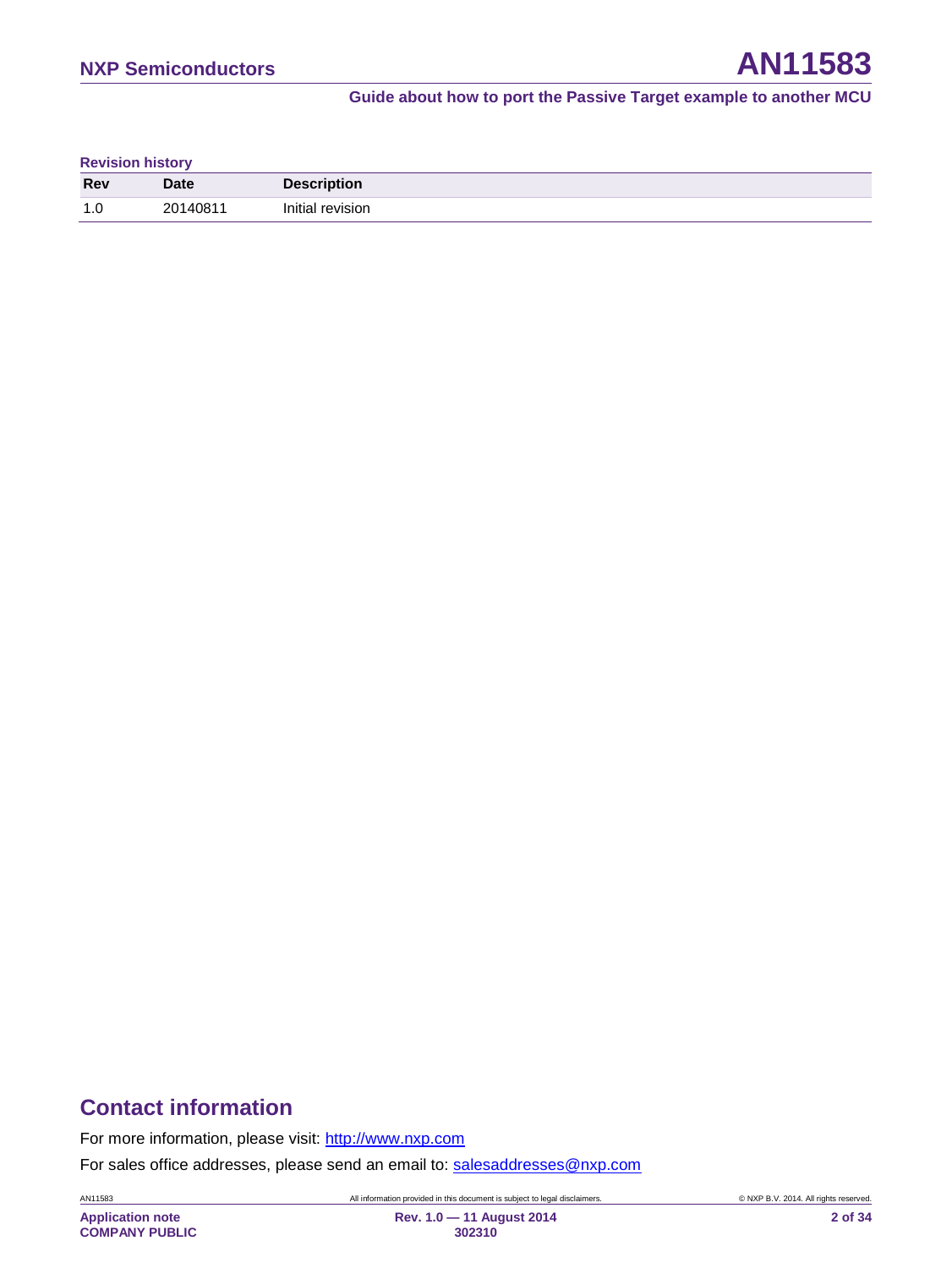### <span id="page-2-0"></span>**1. Introduction**

The software project used in this documentation to show the way of porting to another MCU is the "Passive Target" example for the PN512 NFC reader IC. The way pointed out here can be applied to any project based on the NFC Reader Library 3.x. No matter which reader IC is used.

The Passive Target example is the NFC P2P application based on SNEP. The application runs as either SNEP Server or SNEP Client and it demonstrates NDEF message transmission using SNEP.

The example has been created to run on NXP microcontroller LPC1769. The microcontroller is ARM Cortex-M3 core based, providing enough performance and FLASH and RAM required for hosting the Passive Target application.

The main goal of the document is to show and describe steps of application porting to a simpler and cheaper microcontroller. LPC1227 microcontroller produced by NXP based on ARM Cortex-M0 core has been chosen. The microcontroller type LPC1227 delivers sufficient computational performance and FLASH amount.

The secondary goal of the document is to show main principles of the Passive Target application, how it works and furthermore to clarify how overwriting some dedicated configuration parts influences behavior of the application.

In the porting section there are described modifications of selected parts of the application and MCU drivers which results to LPC1227 is able to host (and run) the Passive Target application. At the end there are listed some results of practical tests referring about RAM memory usage by the Passive Target application concluding into size limit for an NDEF message to be transferred.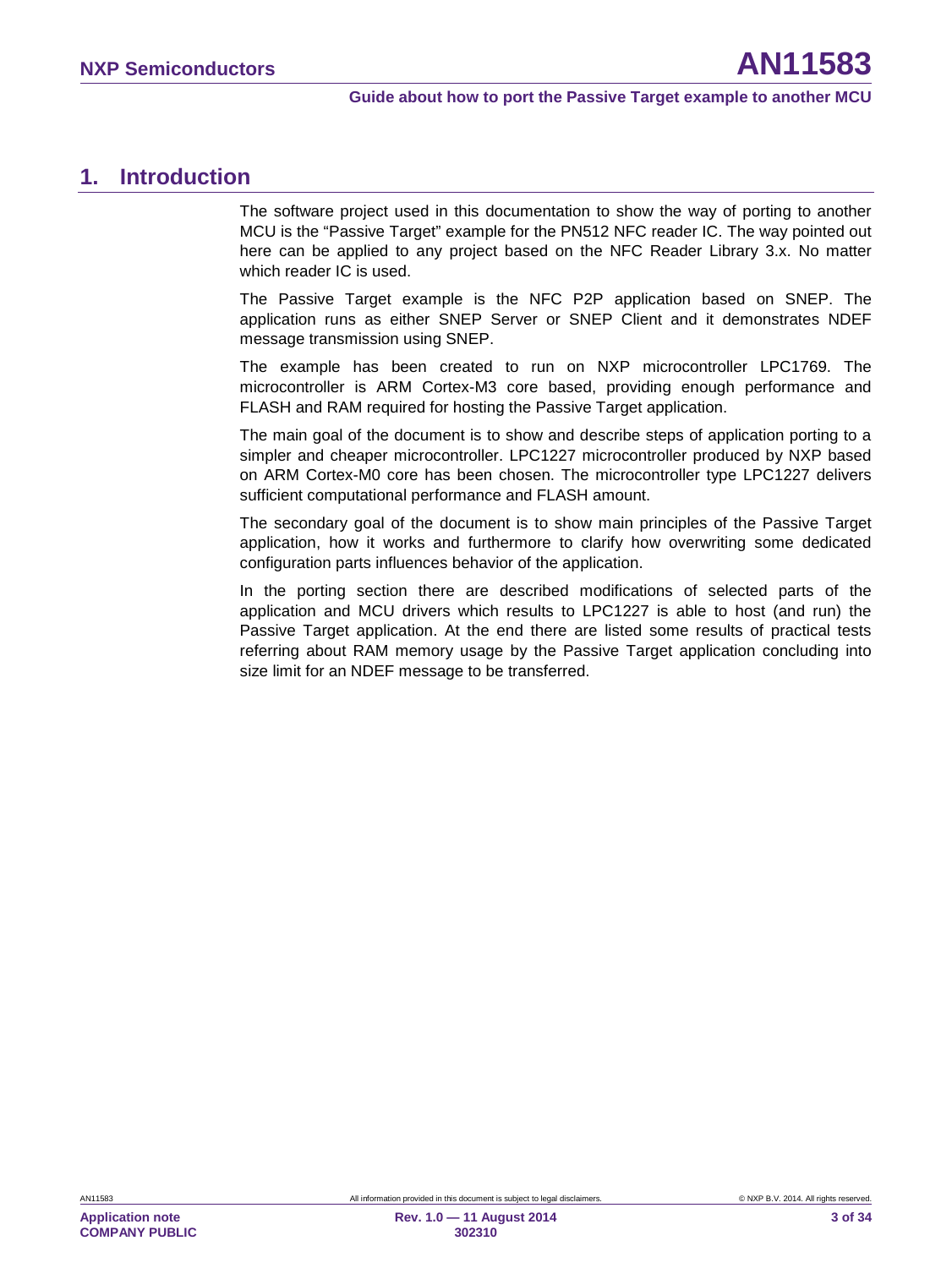### <span id="page-3-0"></span>**2. Application description**

#### <span id="page-3-1"></span>**2.1 Overview**

#### **2.1.1 SNEP Overview**

<span id="page-3-2"></span>Simple NDEF Exchange Protocol is a request/response protocol for exchanging NDEF messages over LLCP. SNEP uses underlying Connection Oriented LLCP link to exchange data packets with peer device. SNEP uses Connection Oriented LLCP link as its lower transport. Requests are always sent by the client and responses are sent by server[.\[8\],](#page-29-0) [\[9\]](#page-29-1) [\[11\].](#page-29-2) The software application is possible to find at the web site [\[13\].](#page-29-3)

SNEP API is divided into three categories of functions:

#### **Session Establishment:**

This session starts with creating SNEP Server and Client then sends a connect request from Client to Server. The last action is acceptance of the incoming connection request by Server.

#### **Data Exchange:**

This is the main part of the application. There are PUT and GET **requests** sent from Client to Server and **responses** from Server to Client.

#### **Session Release:**

Disconnect is also necessary part of correct protocol performance. Client disconnects from Server and Server confirms the disconnection and provides any services for the Client no more until next connection request.

#### **2.1.2 Example Setting Overview**

<span id="page-3-3"></span>The passive target application example demonstrates transmission of an NDEF message via SNEP packets. The data transfer capabilities are described in chapters [2.1.3](#page-4-0) and [2.1.4.](#page-4-1)

#### **2.1.2.1 Set Server or Client**

<span id="page-3-4"></span>Following defines are used to configure application as SNEP Client or SNEP Server.

| #define SNEP SERVER |  |  | /* Enable for Demo application as SNEP Server */ |  |  |
|---------------------|--|--|--------------------------------------------------|--|--|
| #define SNEP CLIENT |  |  | /* Enable for Demo application as SNEP Client */ |  |  |

#### **2.1.2.2 SNEP Server Service Name**

<span id="page-3-5"></span>Following defines are used to set the SNEP Server service name. If the SNEP Client application and the SNEP server application run at the same time while expected to be connected and communicate each other, they both must be set to the same service name.

|  | #define DEFAULT SERVER     |  |  | /* Enable the SNEP Default Server */ |  |
|--|----------------------------|--|--|--------------------------------------|--|
|  | 44.44 . MON BERNILE CEBURD |  |  |                                      |  |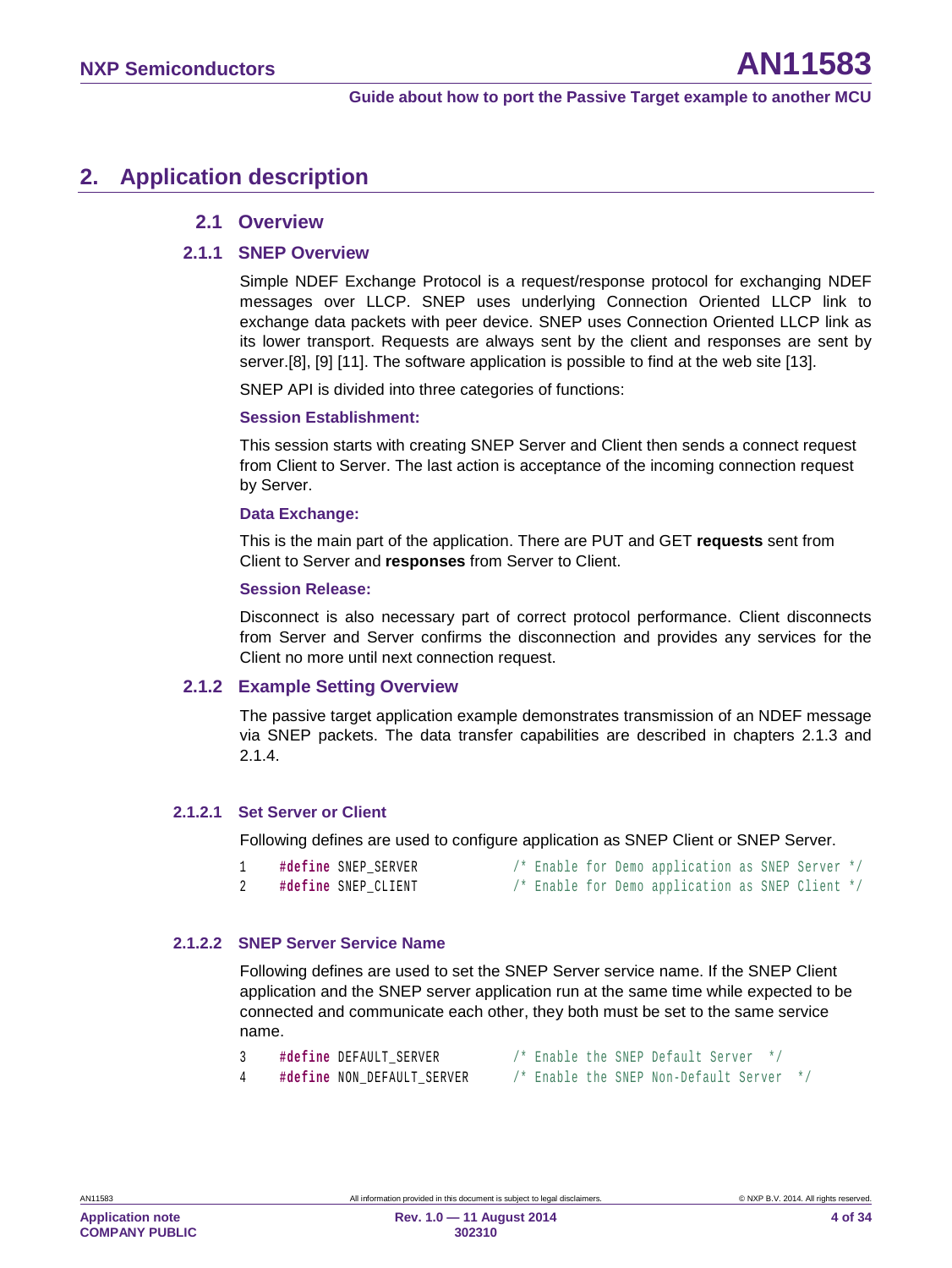#### **Default Server**

The name of the default Server service is: **urn:nfc:sn:snep** and it is defined in [\[8\]](#page-29-0)

For this service name only PUT *request* is supported. GET request is not default supported and usual *response* is E0h – Not Implemented.

#### **Non Default Server**

The name of the non-default Server service is: **urn:nfc:xsn:nfc-forum.org:snepvalidation.** This name represents the **Validation Server**. The Validation Server shall accept Put and Get *requests*. The behavior is defined in [\[12\]](#page-29-4)

In our application the SNEP Server behavior is changed as follows. There is Data buffer where is stored received NDEF message. On receive the GET *request* from the Client, the Server sends the message present in the Data buffer encapsulated in *response*. In case the Data buffer is empty Server will send the default message in *response*.

The default message is defined follow:

5 uint8\_t Data[] **=** {'S'**,**'N'**,**'E'**,**'P'**,**'D'**,**'A'**,**'T'**,**'A'**,**'G'**,**'E'**,**'T'**,**'\0'}**;**

#### **2.1.3 SNEP Server capabilities**

<span id="page-4-0"></span>Passive Target example set as Server supports following NDEF message types:

- 1.) short TEXT message (up to 255Bytes)
- 2.) long TEXT message (from 256 to 1022Bytes<sup>note1</sup>)
- 3.) URI message

These messages shall follow the standard NFC Forum well-known type [\[10\]](#page-29-5)

**NOTE1:** the maximal length of received data depends on length of the:

6 uint8<sub>\_</sub>t TransferData[1024] =  $\{0\}$ ; /\*\*< Data Inbox Buffer \*/

It is declared in the *Example\_Pn512\_M3M0\_P2P\_Target.c* source file.

#### **2.1.4 SNEP Client capabilities**

<span id="page-4-1"></span>Passive Target example set as Client supports following NDEF message types:

- 1.) RTD type **short TEXT** message (up to 255Bytes)
- 2.) RTD type **long TEXT** message (from 256 to 1023Bytes)
- 3.) RTD type **URI** message

These messages shall follow the standard NFC Forum well-known type [see NFCForum-TS-RTD\_1.0 (2006-07-24)]

Range of supported message types could be easily extended by adding following NDEF types:

- 4.) RTD type long **TEXT** message (more than 1023Bytes, theoretical limit is FFFFFFFFh Bytes (32bit number), but in real 50kB file is possible transfer)
- 5.) MIME message format (multimedia data) **JPG**, **JPEG** and **PNG** picture
- 6.) MIME message format **vCard**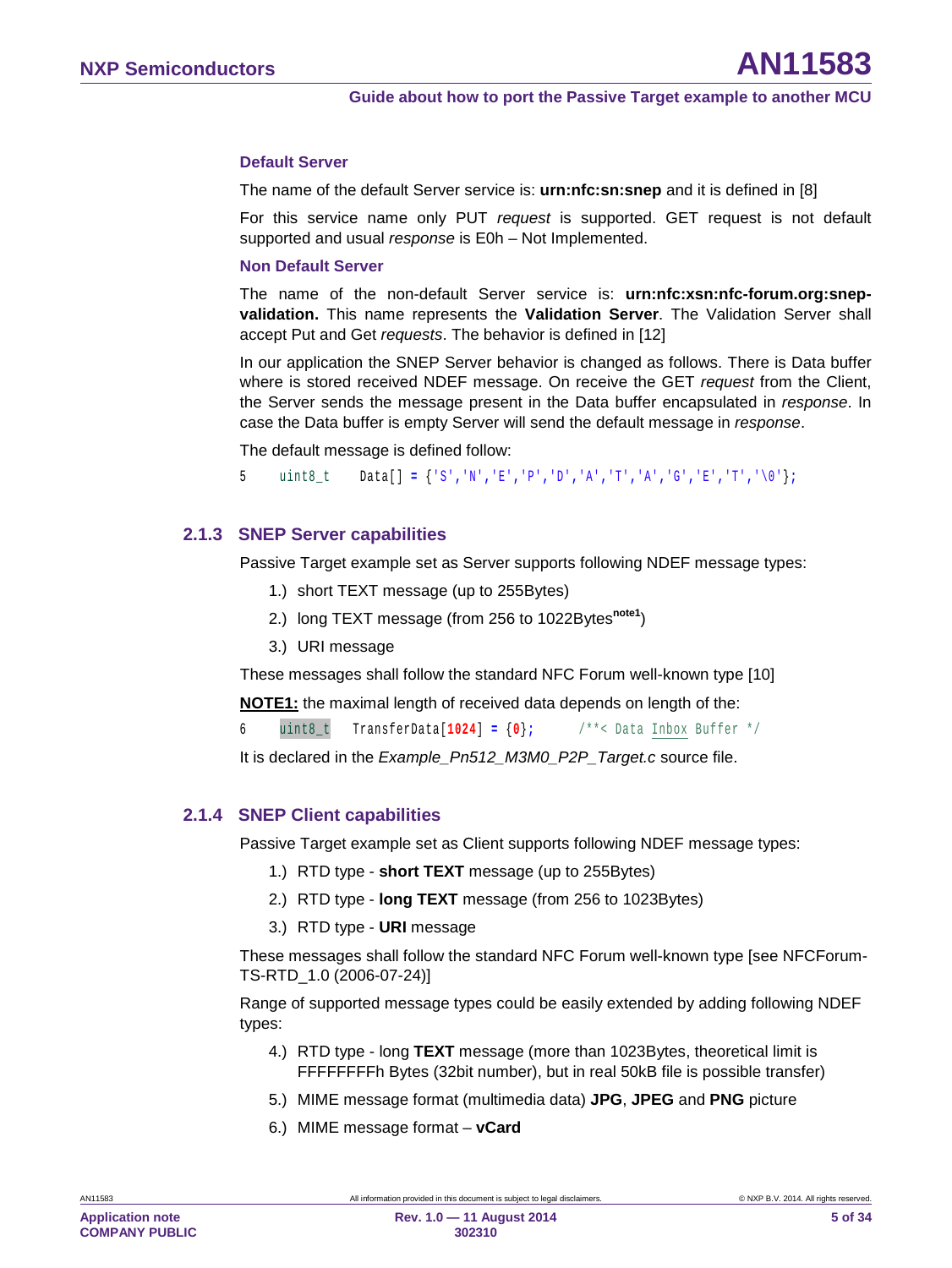7.) RTD type - **Smart Poster format** which combines different RTD types to one NDEF message.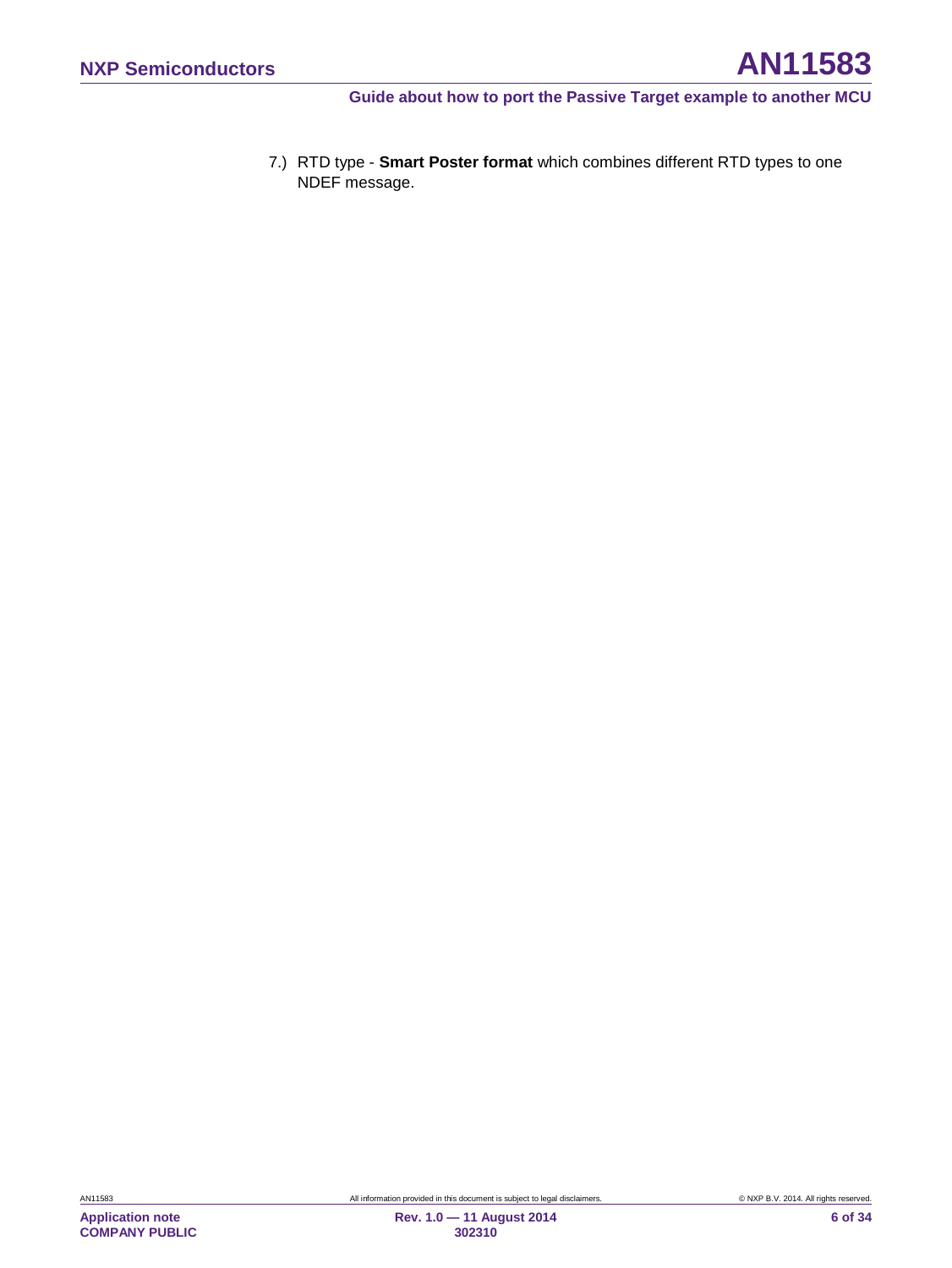### **2.2 Passive Target Example Overview**

<span id="page-6-1"></span>This part consists mainly of the flowcharts which provide overview of the Passive Target Example behavior. The behavior is divided in to three parts.

#### **2.2.1 Main-Loop Overview**

<span id="page-6-2"></span>Passive Target example – main loop is shown via flowchart in the figure:

<span id="page-6-0"></span>

[Fig 1](#page-6-0) - [Main-Loop](#page-6-0)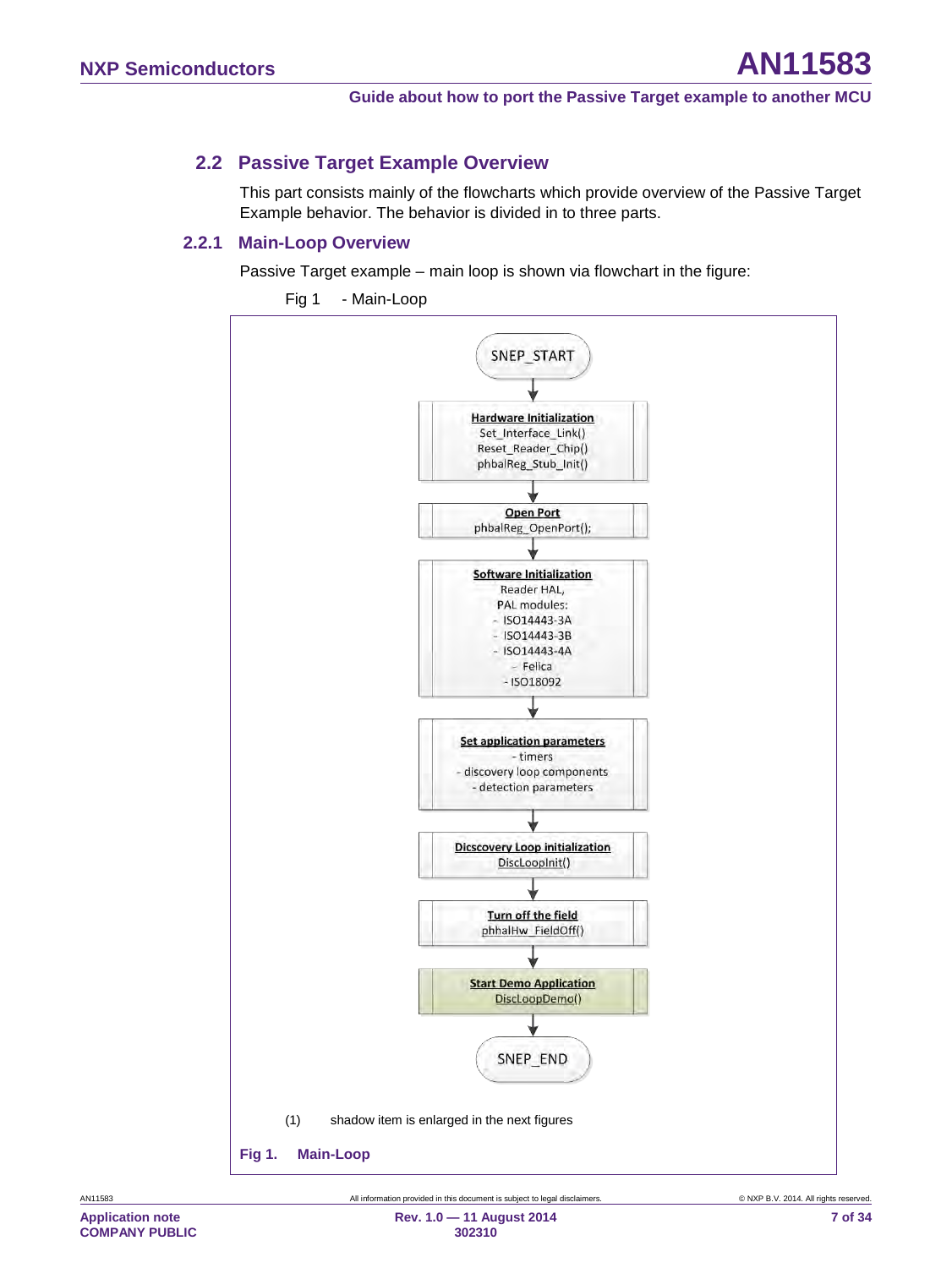#### **2.2.2 SNEP Client Overview**

<span id="page-7-1"></span>SNEP Client example application is shown via flowcharts in the figures:

- [Fig 2](#page-7-0) - [Client Discovery-Loop](#page-7-0)
- [Fig 3](#page-8-0) - [SNEP Client Demo](#page-8-0)

[Close LLCP for Client](#page-9-0)

<span id="page-7-0"></span>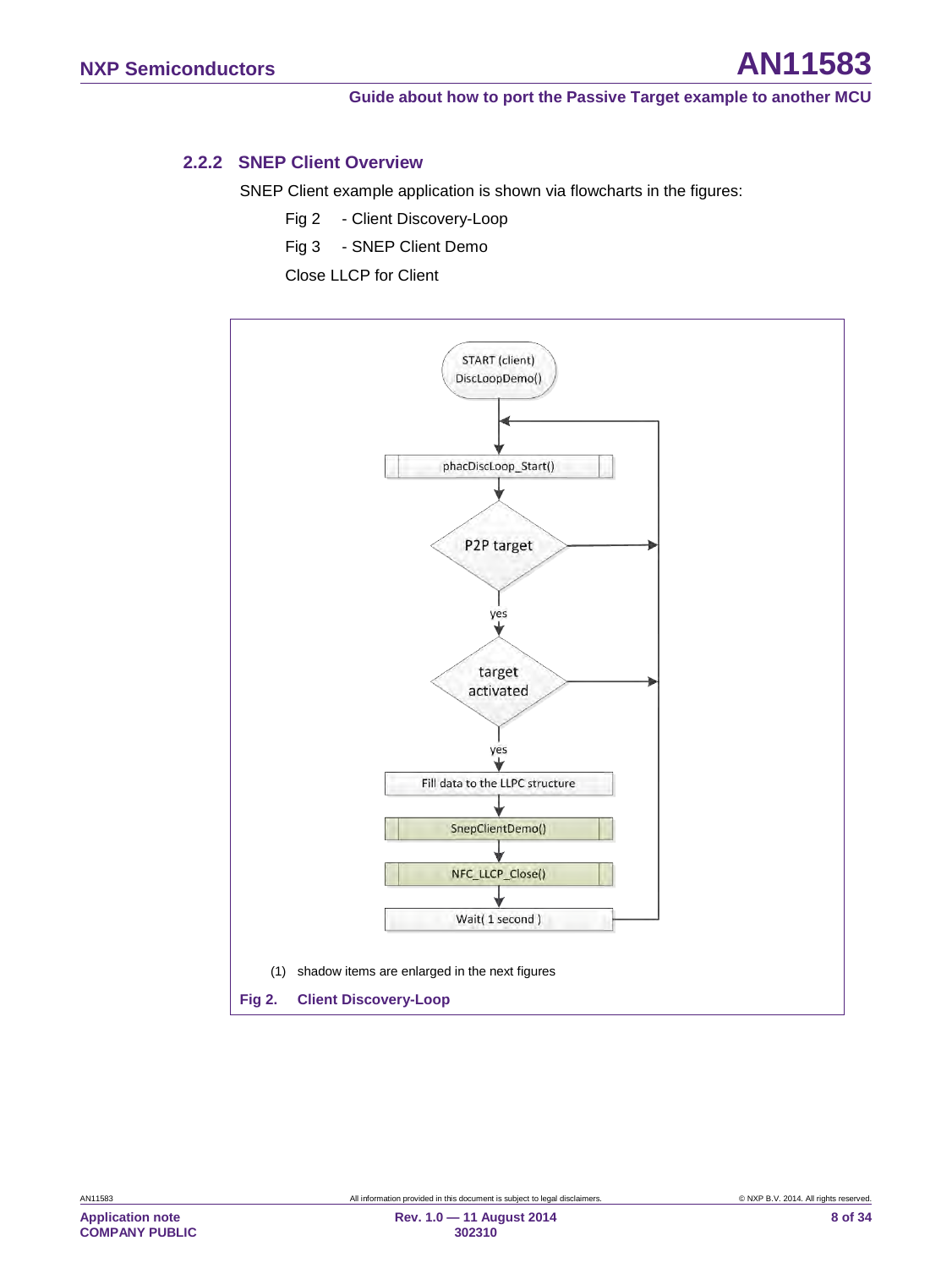<span id="page-8-0"></span>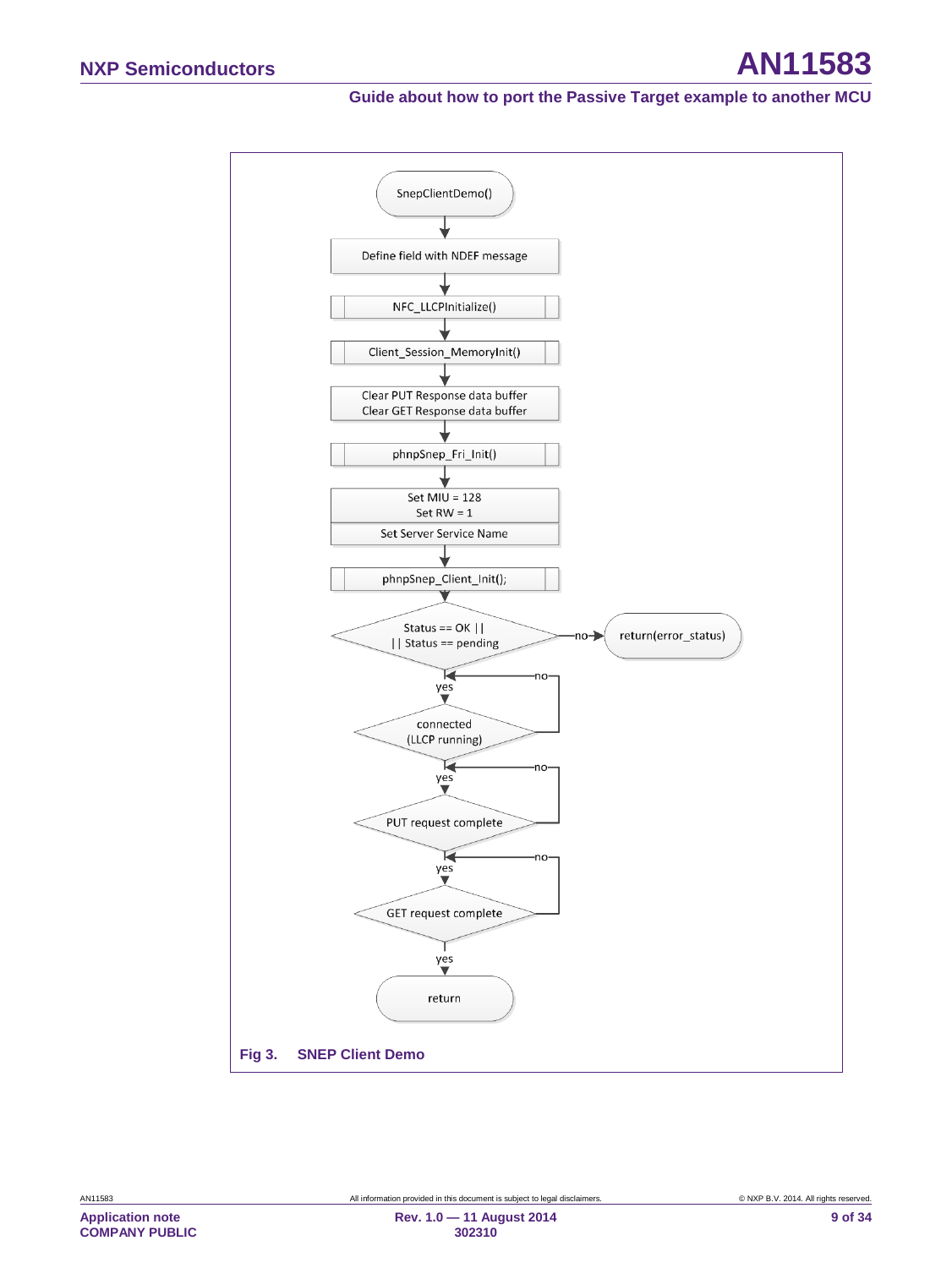

#### <span id="page-9-0"></span>**2.2.3 SNEP Server Overview**

<span id="page-9-1"></span>SNEP Server example application is shown via flowcharts in the figures:

- [Fig 5](#page-10-0) - [Server Discovery-Loop](#page-10-0)
- [Fig 6](#page-11-0) - [SNEP Server Demo](#page-11-0)
- [Fig 7](#page-11-1) - [Close LLCP for Server](#page-11-1)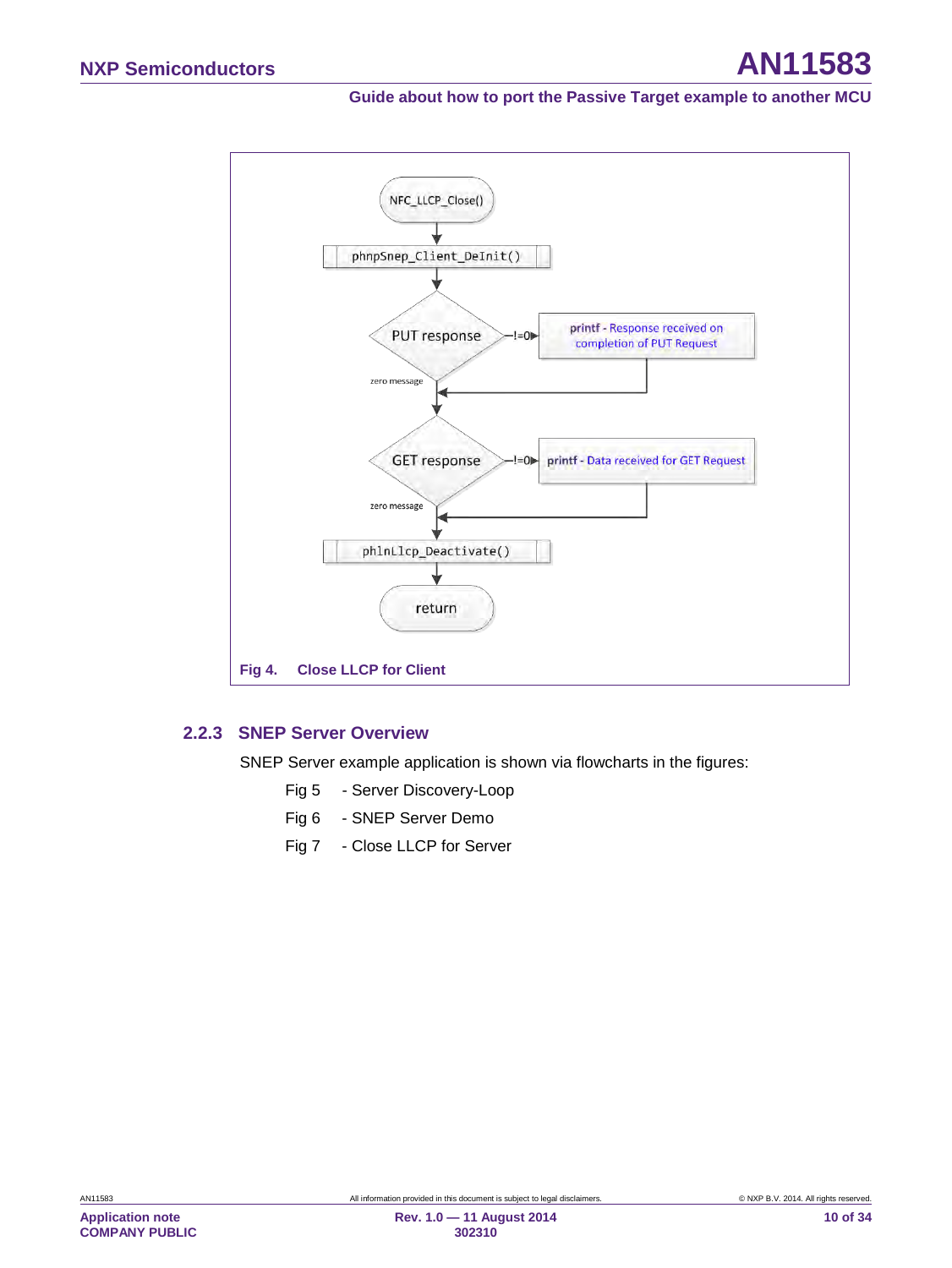<span id="page-10-0"></span>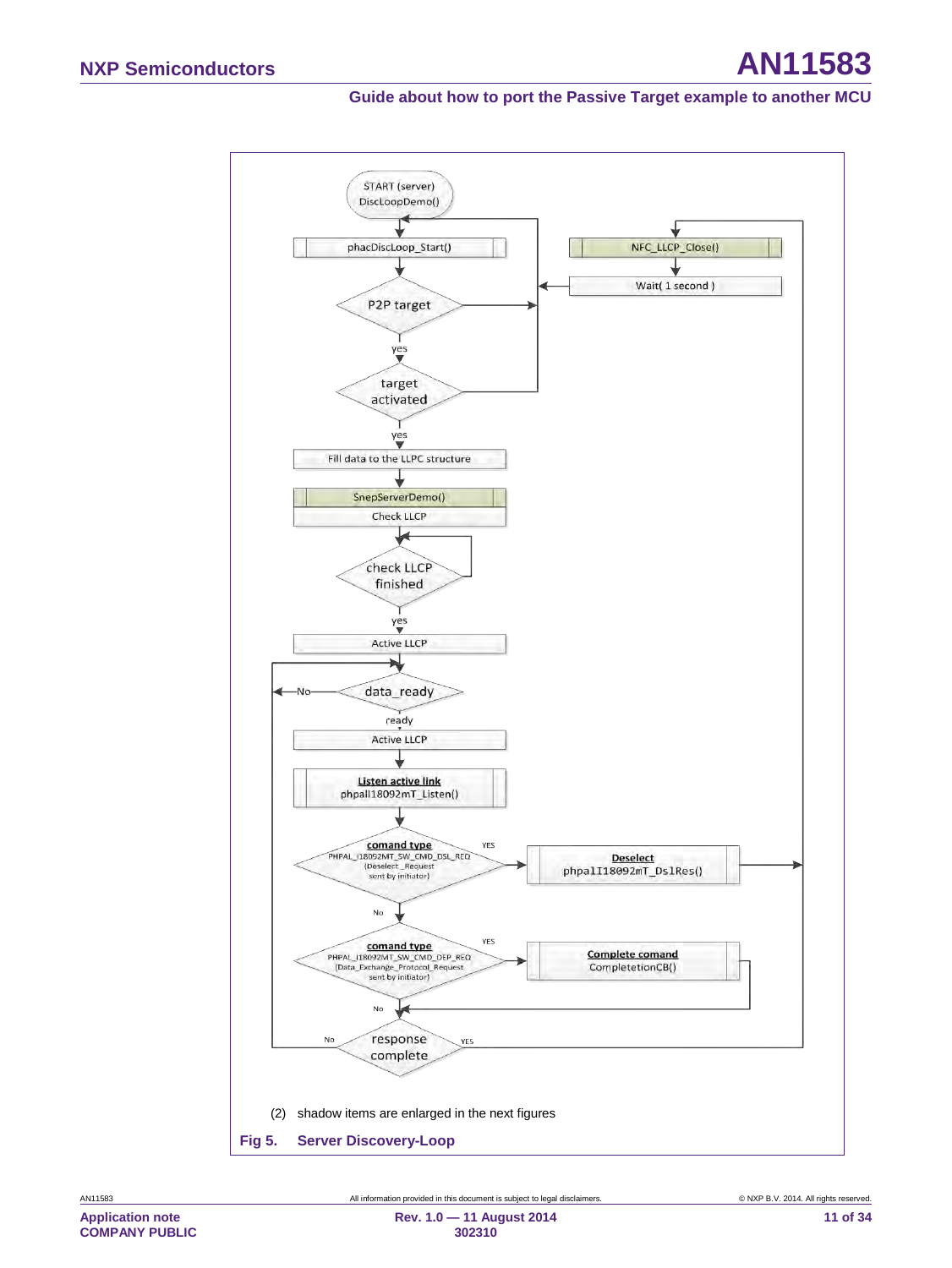

<span id="page-11-0"></span>

<span id="page-11-1"></span>**Application note**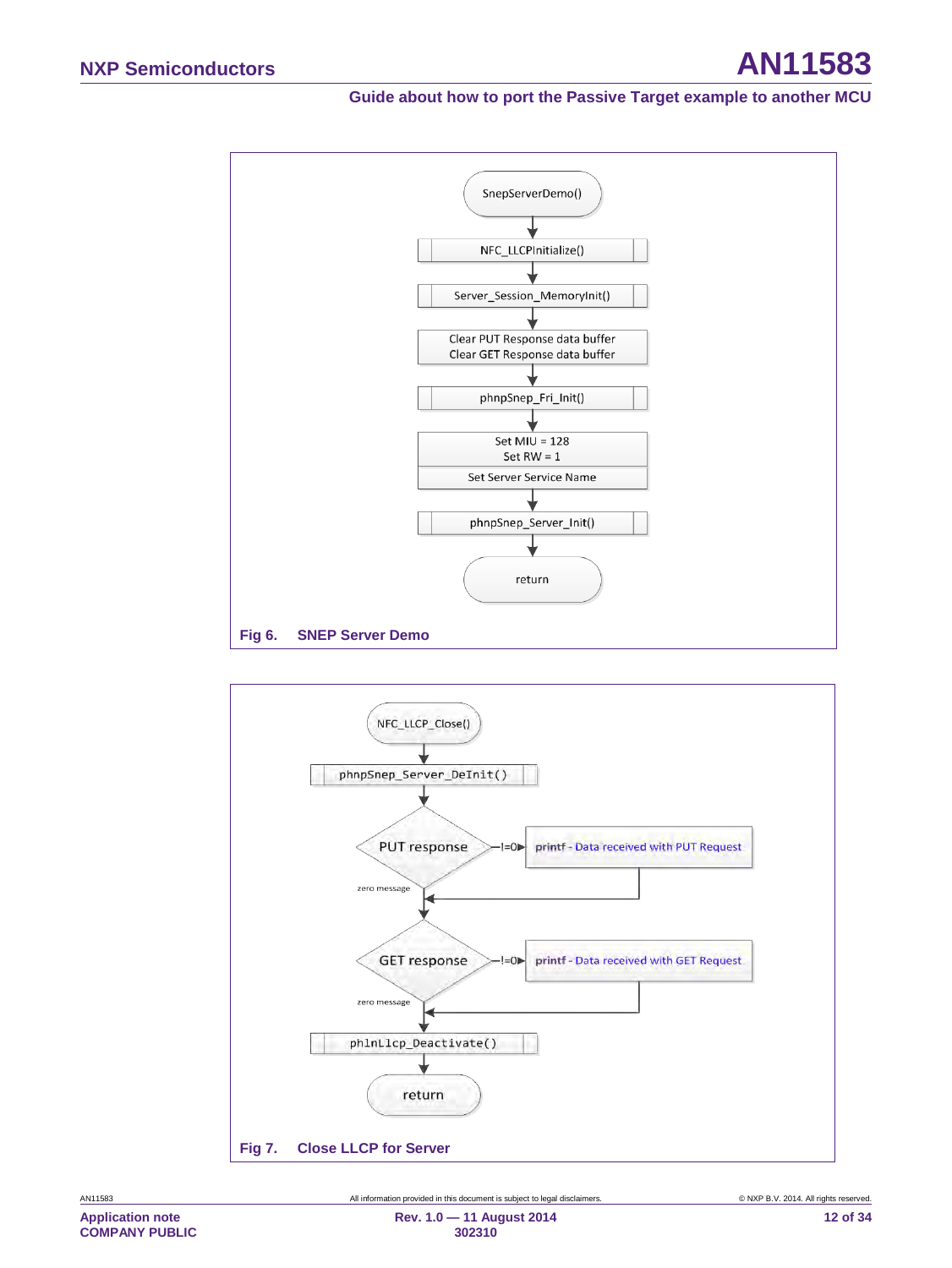#### **2.2.4 Software Structure**

<span id="page-12-1"></span>At the figure [Fig 8](#page-12-0) there is described the whole project structure. The structure consists of 2 libraries and of the application:

- NXP Reader Library (public release of the NFC library)
- LPC1xxx (library supports the microcontroller)
- P2P-PN512-Target (passive target application consists only of main.c file)



<span id="page-12-0"></span>Project is built from Nxp Reader Library, one of the LPC1xxx library and from application (*main.c file*). The Nxp Reader Library supports the SNEP Client/Server application and it needs to be always included. LPC1xxx library selection depends on used MCU and is shown in the figure [Fig 9](#page-13-0) and MCU setting is shown in the figure [Fig 10.](#page-14-0) Source code of the application and its main() function is placed in the *main.c* file.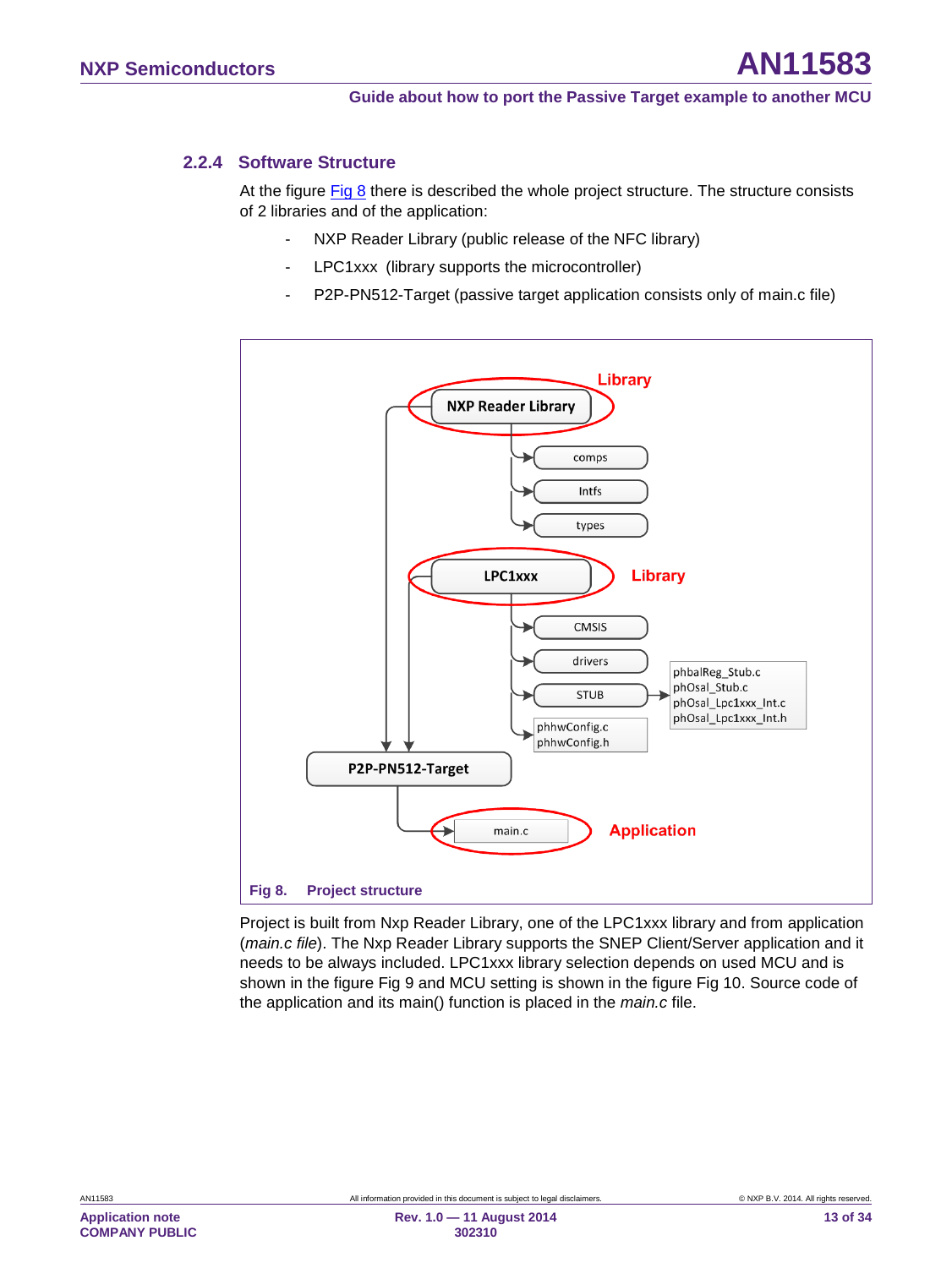<span id="page-13-0"></span>

|                                                                                                                                               | $C/C++$ Build                                                                                                                                           |                                                           |                                                                                                                  |                                  | $\phi \bullet - \bullet \bullet$  |
|-----------------------------------------------------------------------------------------------------------------------------------------------|---------------------------------------------------------------------------------------------------------------------------------------------------------|-----------------------------------------------------------|------------------------------------------------------------------------------------------------------------------|----------------------------------|-----------------------------------|
| <b>F</b> -Resource<br>Builders<br>$C/C++Build$<br><b>Build Variables</b><br>Discovery Options                                                 | Configuration: Debug1227 [Active]                                                                                                                       |                                                           |                                                                                                                  | $\blacksquare$                   | Manage Configurations             |
| Environment<br>Logging<br>· MCU settings<br>- Settings<br>- Tool Chain Editor<br>E-C/C++General<br>Project References<br>- Run/Debug Settings | Builder Settings   6 Behaviour   Refresh Policy<br>Builder<br>External builder<br>Builder type:<br>V Use default build command<br>Build command:   make | Configuration<br>Debug 1227<br>Debug 1769<br>Release 1769 | Pn512_M3M0_P2P_Target: Manage Configurations<br>Description<br>LPC1227 Cortex-M0<br>Debug build<br>Release build | $\mathbf{x}$<br>Status<br>Active | $\blacktriangledown$<br>Variables |
|                                                                                                                                               | Makefile generation<br>$\overline{\mathsf{v}}$ Generate Makefiles automatically<br>$\nabla$ Expand Env. Variable                                        | Set Active                                                | New<br>Delete<br>OK                                                                                              | Rename<br>Cancel                 |                                   |
|                                                                                                                                               |                                                                                                                                                         |                                                           |                                                                                                                  | Workspace,                       | File system   Variables           |
|                                                                                                                                               |                                                                                                                                                         |                                                           |                                                                                                                  |                                  |                                   |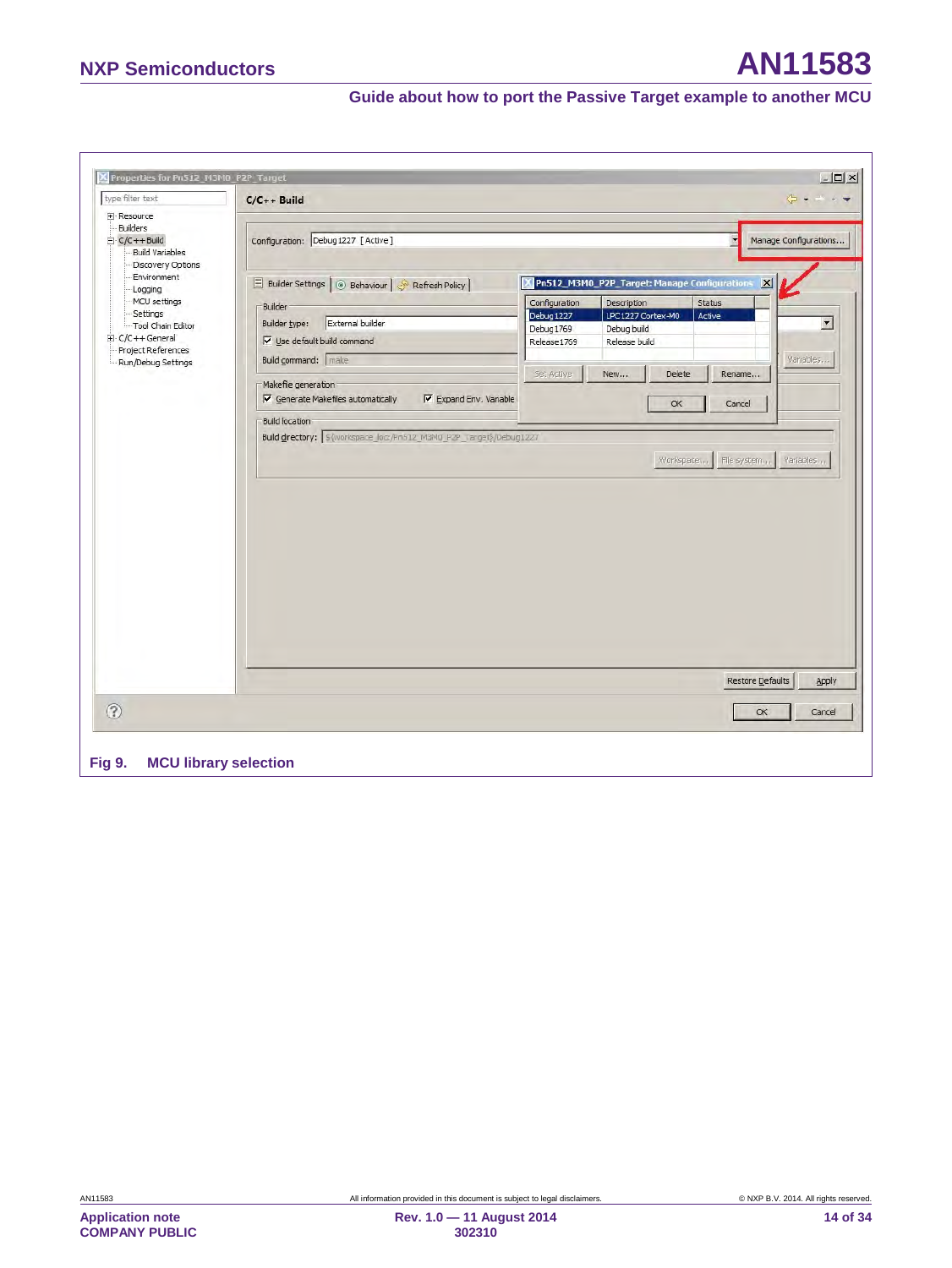# **NXP Semiconductors AN11583**

### **Guide about how to port the Passive Target example to another MCU**

<span id="page-14-0"></span>

| <b>MCU</b> settings    |                                       |            |            | $\leftarrow - - \right)$ |
|------------------------|---------------------------------------|------------|------------|--------------------------|
|                        |                                       |            |            |                          |
| Target                 |                                       |            |            |                          |
| NXP LPC 1227/301       |                                       |            |            |                          |
| <b>Build Variables</b> | 田 LPC1102                             |            |            |                          |
| Discovery Options      | $E$ LPC112x                           |            |            |                          |
| Environment            | $E$ LPC11Axx                          |            |            |                          |
| MCU settings           | E LPC11Exx                            |            |            |                          |
|                        | E LPC11Uxx                            |            |            |                          |
| Tool Chain Editor      | $E$ LPC11xx                           |            |            |                          |
| $E-C/C++$ General      | E LPC11xxLV                           |            |            |                          |
| Project References     | $E$ LPC1200                           |            |            |                          |
| Run/Debug Settings     | LPC1224/101<br>LPC1224/121            |            |            |                          |
|                        | LPC1224/201                           |            |            |                          |
|                        | LPC1224/221                           |            |            |                          |
|                        | LPC1225/301                           |            |            |                          |
|                        | LPC1225/321                           |            |            |                          |
|                        | LPC1226/301                           |            |            |                          |
|                        | LPC1227/301                           |            |            |                          |
|                        | LPC12D27/301                          |            |            |                          |
|                        | Target architecture: cortex-m0        |            |            |                          |
|                        |                                       |            |            |                          |
|                        | Memory details (LPC1227/301)          |            |            |                          |
|                        | Flash driver: LPC11_12_13_128K_8K.cfx |            |            |                          |
| Type                   | Name                                  | Alias      | Location   | Size                     |
| Flash                  | MFlash128                             | Flash      | 0x0        | 0x20000                  |
| <b>RAM</b>             | RamLoc8                               | <b>RAM</b> | 0x10000000 | 0x2000                   |
|                        |                                       |            |            |                          |
|                        |                                       |            |            |                          |
|                        |                                       |            |            |                          |
| Edit                   |                                       |            |            |                          |
|                        |                                       |            |            |                          |
|                        |                                       |            |            | Refresh MCU Cache        |
|                        |                                       |            |            |                          |
|                        |                                       |            |            |                          |
|                        |                                       |            |            | OK<br>Cancel             |
|                        |                                       |            |            |                          |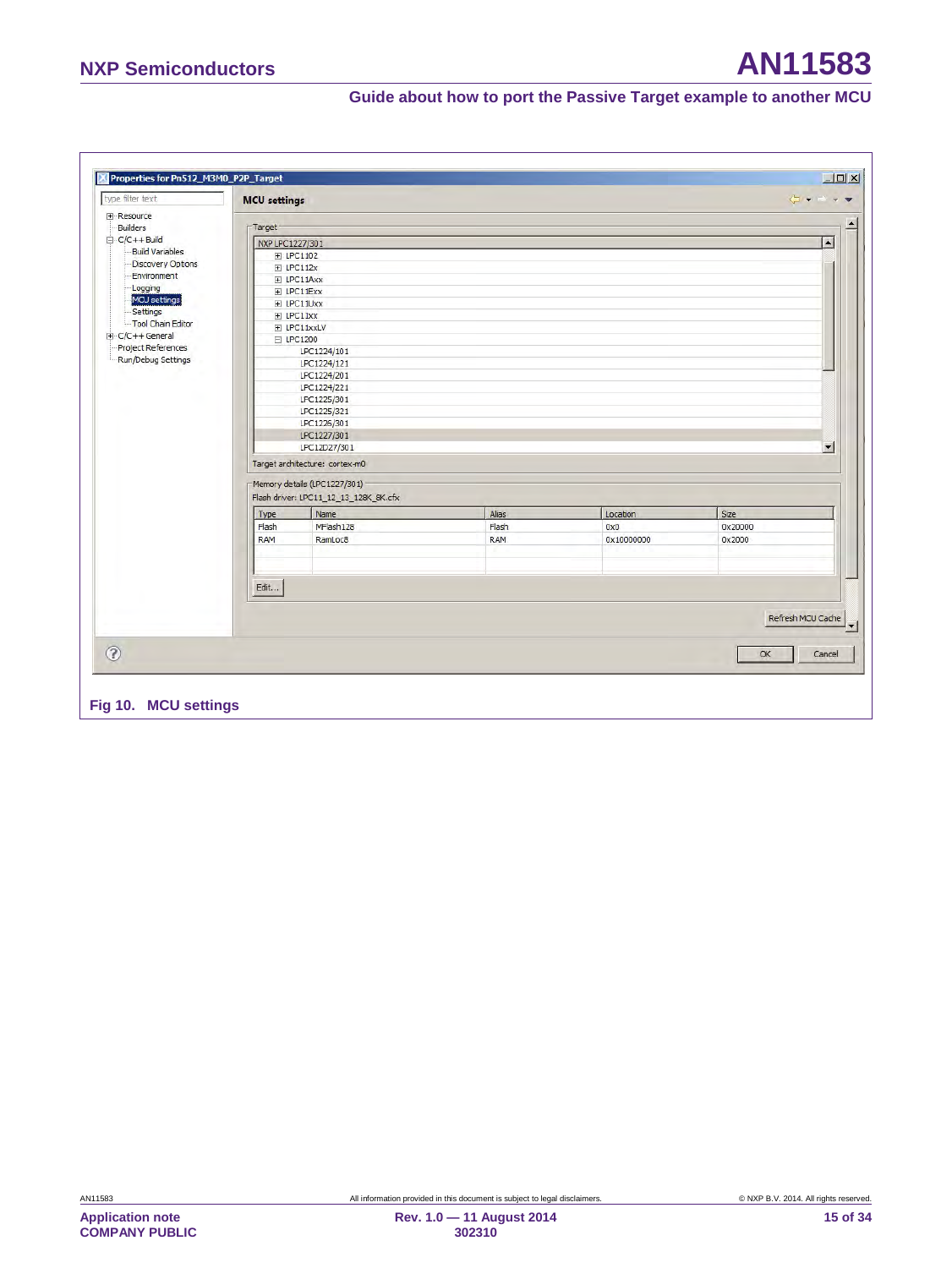### <span id="page-15-0"></span>**3. Application Porting**

#### <span id="page-15-1"></span>**3.1 Overview**

The Passive Target demo application has been created with an intention to be run on conjugation of LPCXpresso LPC1769 board revision B [\[5\]](#page-29-6) with Blueboard PNEV512B version v1.5 [\[3\].](#page-29-7) The LPC1769 is MCU based on Cortex-M3 core.

The target SNEP application can be ported for simpler Cortex-M0 core. This application note demonstrates porting to LPC1227 MCU, which is placed on LPCXpresso LPC1227 board [\[6\].](#page-29-8)

#### **The porting requires changes in following modules:**

BAL – communication between MCU and reader chip

OSAL – solution of timer and memory management

GPIO – processor I/O pins driving (module dependent on MCU)

#### **The porting requires adding of following modules:**

Hardware module – Interrupt handlers and I/O pins configuration

#### **3.1.1 BAL**

<span id="page-15-2"></span>The Bus Abstraction Layer (BAL) ensures correct communication interface between the master device and the reader chip [\[1\].](#page-29-9) In this case the master is microcontroller MCU.

The original BAL module consists of the generic module and specific modules. MCU uses the STUB module. This module is designed to complement its own functionality and it is placed in the NXP Reader Library at following place:

.\NXP-Reader-Library\comps\phbalReg\src\Stub\

The name of the file is: *phbalReg\_Stub.c.* 

The main principle how to custom the BAL-STUB module for the typical type of the MCU is to copy this source file to the STUB part of the LPC1xxx library (see the project structure at the picture [Fig 8\)](#page-12-0). Then add or enlarge the functionality of each required function inside the module.

The advantage of this change is that it is not necessary to change the names of variables and structures and functions by themselves.

The Passive Target example has implemented only SPI communication interface.

The source file *phbalReg\_Stub.c* needs to be enhanced of cases to be able to call functions of the added SPI module.

#### **Example how to port BAL functions**

There is the description how to port function - *phbalReg\_Stub\_Exchange()* from **LPC1768** library to the **LPC1227** library. Changes are marked by underline green lines.

Original function *phbalReg\_Stub\_Exchange()* in the LPC1769 library

|    | phStatus t phbalReg Stub Exchange |                                           |
|----|-----------------------------------|-------------------------------------------|
|    |                                   | phbalReq Stub DataParams t * pDataParams, |
| Q  |                                   | uint8 t * pTxBuffer,                      |
| 10 |                                   | uint16 t wTxLength,                       |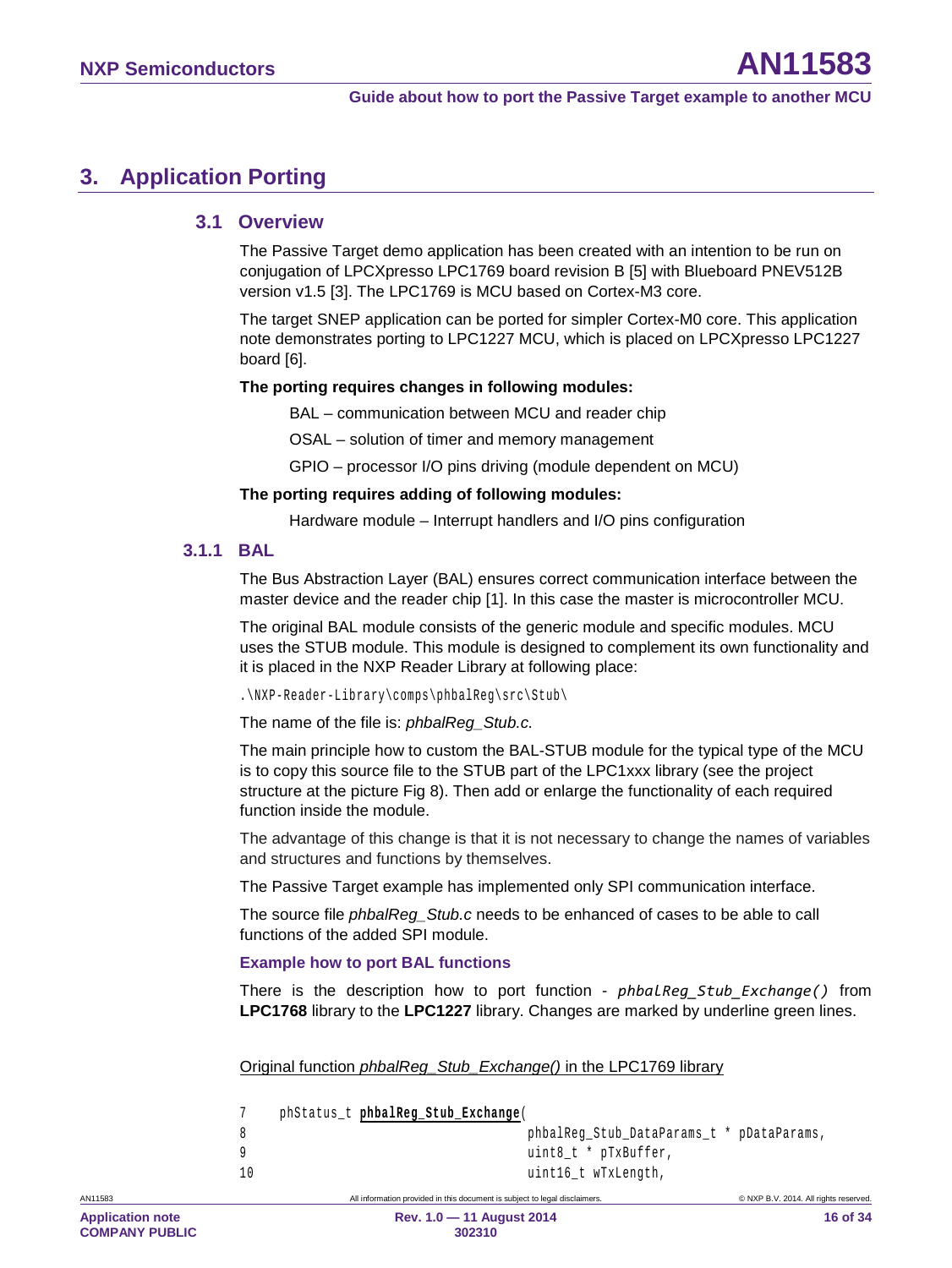```
11 uint16 t wRxBufSize,
12 uint8 t * pRxBuffer,
13 uint16_t * pRxLength
14 )
15 { 
16 uint16 t xferLen;
17 SSP_DATA_SETUP_Type xferConfig;
18
19 xferConfig.length = wTxLength;
20 xferConfig.rx_data = pRxBuffer;
21 xferConfig.tx_data = pTxBuffer;
22
23 if(pDataParams->bHalType == PHBAL_REG_HAL_HW_RC523)
24 { 
25 LPC_GPIO0->FIOCLR = 0x00000040;
26 xferLen = SSP_ReadWrite (LPC_SSP1, &xferConfig, SSP_TRANSFER_POLLING);
27 LPC_GPIO0->FIOSET = 0x00000040;
28 } 
29 else if(pDataParams->bHalType == PHBAL_REG_HAL_HW_RC663)
30 { 
31 LPC_GPIO0->FIOCLR = 0x00000400;
32 xferLen = SSP_ReadWrite (LPC_SSP1, &xferConfig, SSP_TRANSFER_POLLING);
33 LPC_GPIO0->FIOSET = 0x00000400;
34 } 
35 else
36 { 
37 return PH_ADD_COMPCODE(PH_ERR_INTERNAL_ERROR, PH_COMP_BAL);
38 } 
39
40 if (xferLen != wTxLength)
41 { 
42 return PH_ADD_COMPCODE(PH_ERR_INTERFACE_ERROR, PH_COMP_BAL);
43 } 
44
45 *pRxLength = xferLen;
46
47 return PH_ADD_COMPCODE(PH_ERR_SUCCESS, PH_COMP_BAL);
48 }
```
#### Function *phbalReg\_Stub\_Exchange()* after porting to LPC1227 library:

| 49  | phStatus_t phbalReg_Stub_Exchange(        |
|-----|-------------------------------------------|
| 50  | phbalReq Stub DataParams t * pDataParams, |
| -51 | uint8 t * pTxBuffer,                      |
| -52 | uint16 t wTxLength,                       |
| -53 | uint16 t wRxBufSize,                      |
| 54  | uint8 t * pRxBuffer,                      |
| -55 | uint16 $t * pRxLength$                    |
| 56  |                                           |
| -57 |                                           |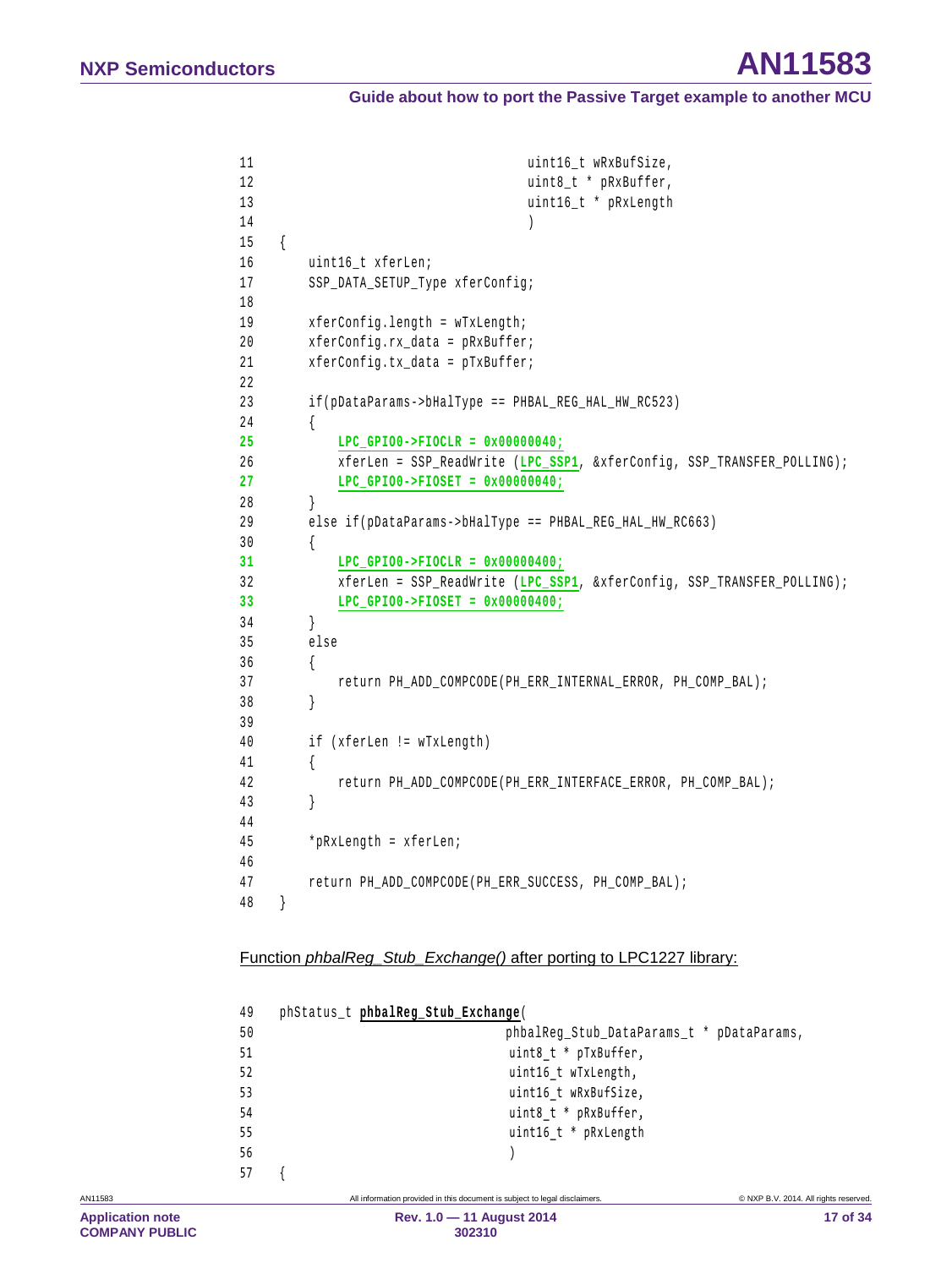```
58 uint16_t xferLen; 
59 SSP_DATA_SETUP_Type xferConfig; 
60
61 xferConfig.length = wTxLength; 
62 xferConfig.rx_data = pRxBuffer; 
63 xferConfig.tx_data = pTxBuffer; 
64
65 if(pDataParams->bHalType == PHBAL_REG_HAL_HW_RC523)
66 { 
67 GPIOSetValue(PORT0, PIN_SSEL, SSEL_ASR); // CS on
68 xferLen = SSP ReadWrite (LPC SSP, &xferConfig, SSP TRANSFER POLLING);
69 GPIOSetValue(PORT0, PIN_SSEL, SSEL_DEASR); // CS off
70 } 
71 else if(pDataParams->bHalType == PHBAL REG HAL HW RC663)
72 { 
73 GPIOSetValue(PORT0, PIN_SSEL, SSEL_ASR); // CS on
74 xferLen = SSP_ReadWrite (LPC_SSP, &xferConfig, SSP_TRANSFER_POLLING); 
75 GPIOSetValue(PORT0, PIN_SSEL, SSEL_DEASR); // CS off
76 } 
77 else
78 { 
79 return PH_ADD_COMPCODE(PH_ERR_INTERNAL_ERROR, PH_COMP_BAL);
80 } 
81
82 if (xferLen != wTxLength)
83 { 
84 return PH_ADD_COMPCODE(PH_ERR_INTERFACE_ERROR, PH_COMP_BAL); 
85 } 
86
87 *pRxLength = xferLen; 
88
89 return PH_ADD_COMPCODE(PH_ERR_SUCCESS, PH_COMP_BAL);
90 }
```
#### **3.1.2 OSAL**

<span id="page-17-0"></span>The Operating System Abstraction Layer (OSAL) supports Timers usage and RAM (de)allocation [\[1\].](#page-29-9)

The original OSAL module consists of the generic module and specific modules. MCU uses the STUB module. This module is designed to complement its own functionality and it is placed in the NXP Reader Library at following place:

.\NXP-Reader-Library\comps\phOsal\src\Stub\

The name of the file is *phOsal*\_Stub.c*.*

The main principle how to custom the OSAL-STUB module for the typical type of the MCU is to copy this source file to the STUB part of the LPC1xxx library (see the project structure at the picture [Fig 8\)](#page-12-0). Then add or enlarge the functionality of each required function inside the module.

The advantage of this change is that it is not necessary to change the names of variables and structures and functions by themselves.

```
AN11583 All information provided in this document is subject to legal disclaimers. © NXP B.V. 2014. All rights reserved.
```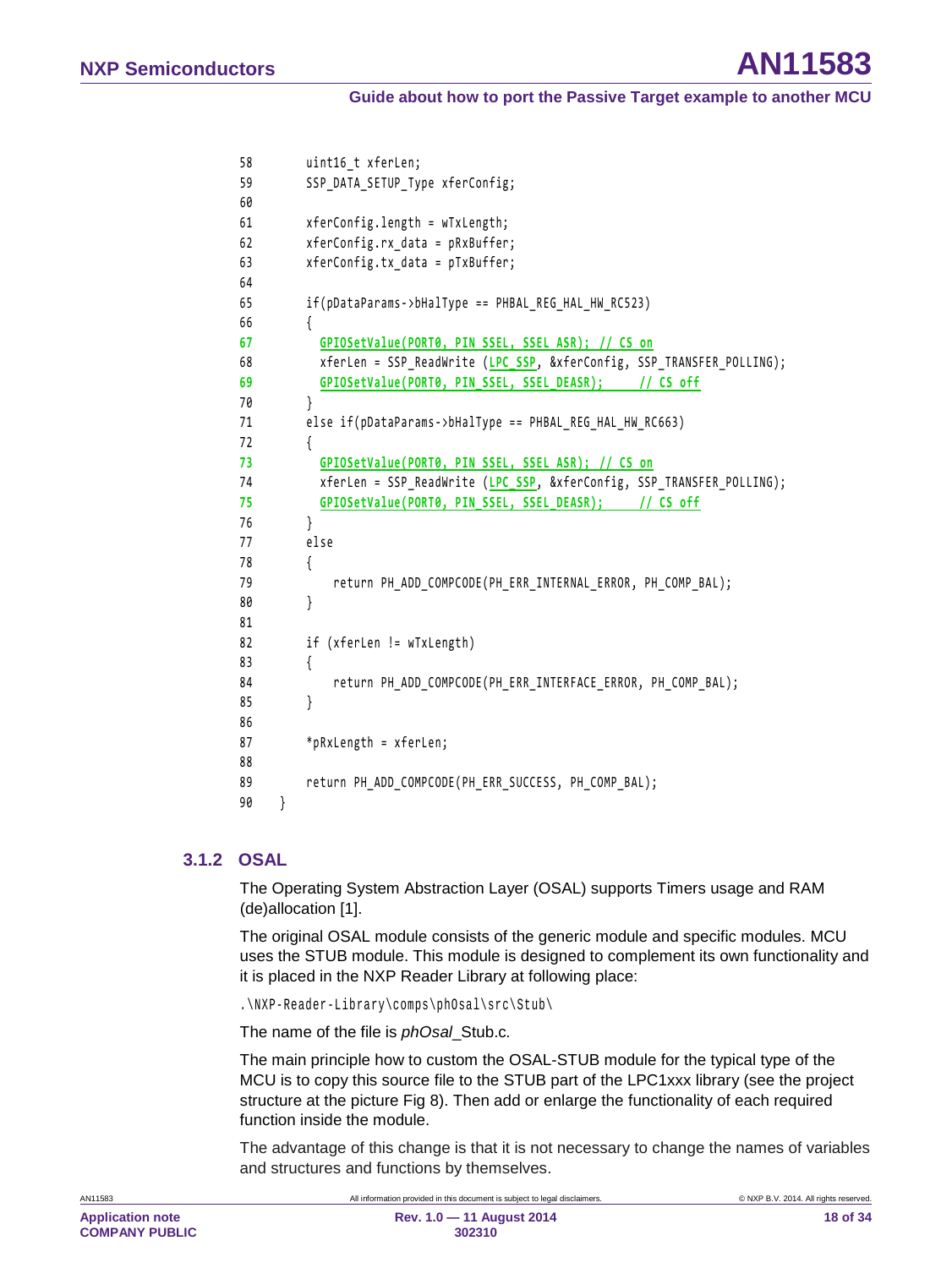#### **Example how to port OSAL functions**

There is the description how to port function *phOsal\_Stub\_Timer\_Create()* from the **LPC1768** library to the **LPC1227** library. Changes are marked by underline green lines.

Original function *phOsal\_Stub\_Timer\_Create()* in the LPC1769 library

```
91 phStatus_t phOsal_Stub_Timer_Create( 
92 phOsal_Stub_DataParams_t *pDataParams,
93 uint32_t *pTimerId
9495 { 
96 phOsal_Lpc17xx_Int_Timer_Create(pDataParams, pTimerId);
97 
98 if (*pTimerId == -1) 
99 { 
100 /* No timer found, need to return error */
101 return PH_ADD_COMPCODE(PH_OSAL_ERR_NO_FREE_TIMER, PH_COMP_OSAL);
102 } 
103 else
104 { 
105 return PH_ADD_COMPCODE(PH_ERR_SUCCESS, PH_COMP_OSAL);
106 } 
107 }
```
#### Function *phOsal\_Stub\_Timer\_Create()* after porting to LPC1227 library:

| 108 | phStatus t phOsal Stub Timer Create(                    |                                                                  |
|-----|---------------------------------------------------------|------------------------------------------------------------------|
| 109 |                                                         | phOsal Stub DataParams t *pDataParams,                           |
| 110 |                                                         | uint32 t * pTimerId                                              |
| 111 |                                                         |                                                                  |
| 112 |                                                         |                                                                  |
| 113 | phOsal Lpc12xx Int Timer Create(pDataParams, pTimerId); |                                                                  |
| 114 |                                                         |                                                                  |
| 115 | if $(*pTimerid == -1)$                                  |                                                                  |
| 116 |                                                         |                                                                  |
| 117 | /* No timer found, need to return error */              |                                                                  |
| 118 |                                                         | return PH ADD COMPCODE(PH OSAL ERR NO FREE TIMER, PH COMP OSAL); |
| 119 |                                                         |                                                                  |
| 120 | else                                                    |                                                                  |
| 121 |                                                         |                                                                  |
| 122 | return PH ADD COMPCODE (PH ERR SUCCESS, PH COMP OSAL);  |                                                                  |
| 123 |                                                         |                                                                  |
| 124 |                                                         |                                                                  |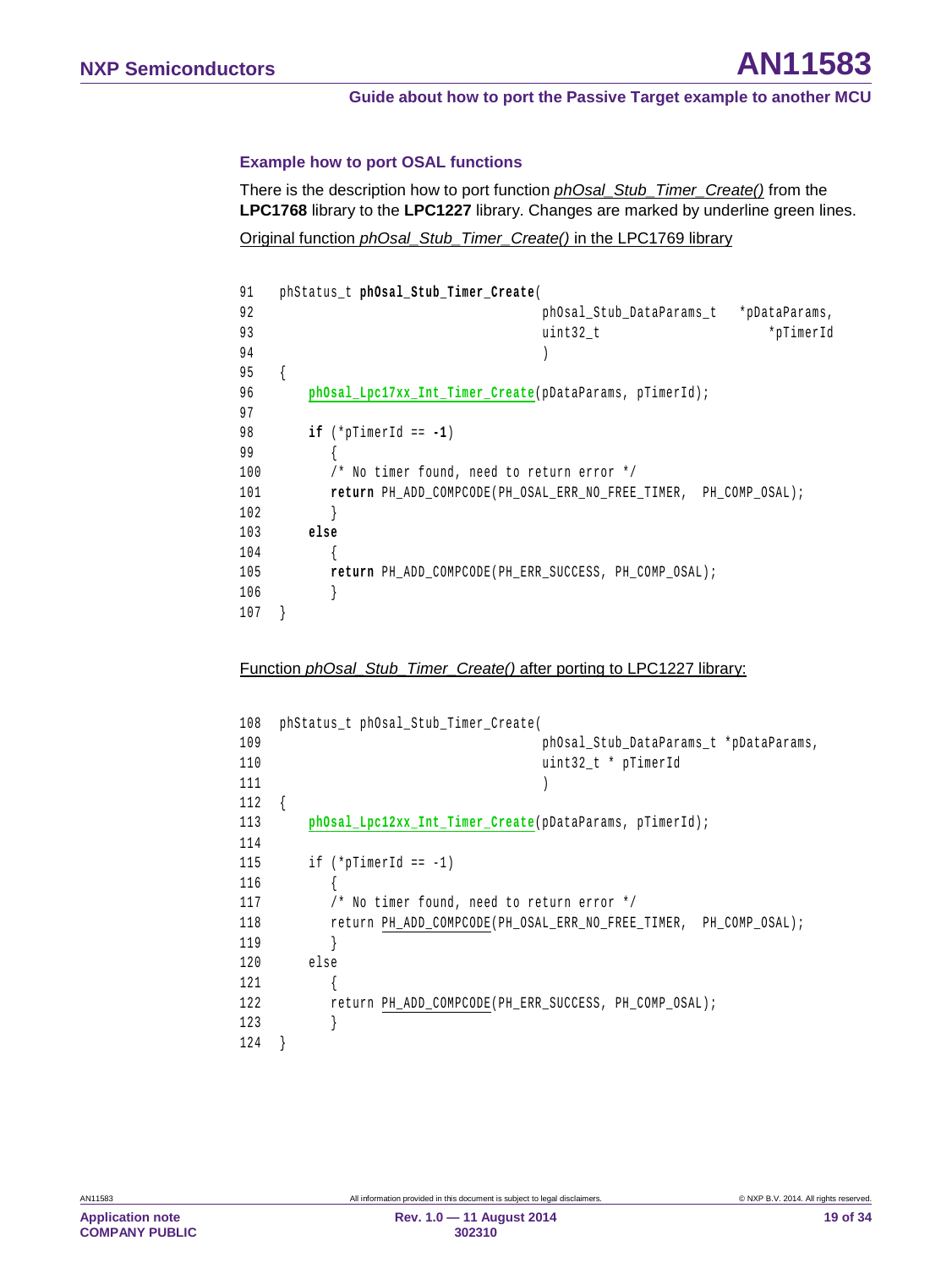#### **3.1.3 MCU drivers**

<span id="page-19-0"></span>Drivers are necessary to support and handle all on chip peripherals of the MCU. Drivers are part of the CMSIS [\[14\].](#page-29-10) For the Passive Target example only three drivers are used:

SPI

GPIO

<span id="page-19-1"></span>**Timers** 

#### **3.1.4 Hardware module**

Name of this module is **phhwConfig**. It consists of functions which directly control the hardware MCU functionalities.

There are interrupt handlers for timers and for handling the interrupt request from reader chip when data are received.

There is also reset pin setting and interface selection pins setting (both for reader chip control)

#### **3.1.5 Timers overview**

<span id="page-19-2"></span>First we have to recognize the "software (system) timer" and the "hardware timer" for timer name.

#### **Hardware timer:**

This is physical realization of the timer. Hardware time is directly on the MCU chip and it has own control register, clock source, counter register, match registers and clock prescale register. Hardware timer should be used for system timer realization or it can be used directly by application.

#### **Software timer:**

This is software realization of the timer. Software timer is represents by own Timer\_ID, and expiration time or delay time (and for operation system also timer type). There is also possibility to execute some system or application function within the timer usage. Software timer is possible to manage by following commands of the OSAL API for our Passive Target example:

#### *Create, Delete, Init, Start, Stop, Reset, Execute Callback, Wait.*

There are 4 hardware timers in both MCU.

#### **LPC1769 timers:**

4x 32 bits hardware timers

#### **LPC1227 timers:**

- 2x 32bits hardware timers
- <span id="page-19-3"></span>2x 16bits hardware timers.

#### **3.1.6 Usage of the timers**

In the OSAL module there is general approach regarding to the timers: each software timer is represents by one hardware timer only and each hardware timer could provide one software timer at a certain time.

There are 4 software timers each one corresponding to a separate hardware timer. *The order doesn't matter for timers with Timer\_ID = 0 to 2.*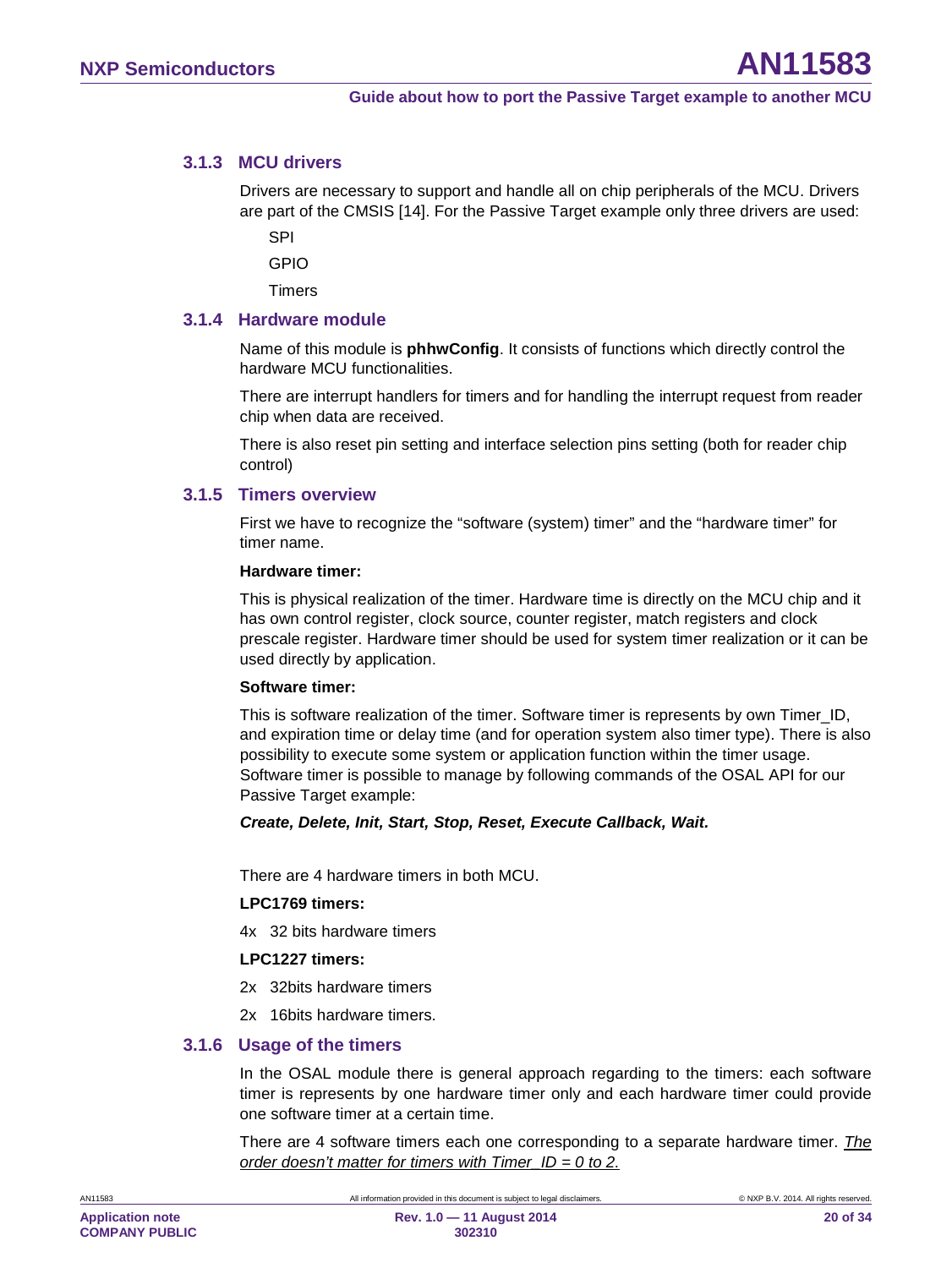Passive Target example uses 2 software timers directly for P2P and LLCP layer establishment. One is used as LTO timer in case the LLCP is activated, the second is RTOX in case only 18092-DEP layers is activated. The  $3<sup>rd</sup>$  software timer is free and could be used for user application like software or hardware timer. The  $4<sup>th</sup>$  software timer is assigned by Timer  $ID = 4$ . This one is separated from timers group. It is specially used to perform time delay represented by the function **phOsal\_Timer\_Wait**. Time delay is used directly in Discovery Loop library part. Time delay may be used in main loop (user application) part where time delay is required before performing next loop and the Discovery Loop doesn't run.

The [Table 1](#page-20-0) describes timers usage and naming

| <b>Timer ID</b> | Timer name<br><b>LPC1769</b> | Timer name<br><b>LPC1227</b> | <b>Usage</b>                          |
|-----------------|------------------------------|------------------------------|---------------------------------------|
| 0               | Timer <sub>0</sub>           | Timer32 0                    |                                       |
|                 | Timer1                       | Timer32 1                    | LLCP, 18092<br>or may be used by user |
| 2               | Timer <sub>2</sub>           | Timer16 0                    |                                       |
| 3               | Timer3                       | Timer16 1                    | <b>WAIT</b>                           |

#### <span id="page-20-0"></span>**Table 1. Timers naming and usage**

#### **3.1.7 Timers Porting**

<span id="page-20-1"></span>**System\_clock** is the internal clock frequency set by system registers of the MCU and the peripherals are controlled by this one.

Porting of 32bits timer to 32bit timers is without necessity of any modification of the OSAL functions code.

32bits timer is able to perform time counting in the range from 2 us to 89 s for 48MHz system clock frequency.

16bits timer provides time counting in range from 2 us to 1365 us for 48MHz system clock frequency.

Porting of 32bits timer to 16bits timer is a problem and has to be handled by time value range checking and setting the prescaler of the timer. There is different approach in solution for microsecond timer and millisecond timer.

**Microsecond timer:** realization is shown at the figure [Fig 11.](#page-21-0) Time value is limited to 1000us.

**Millisecond timer:** realization is shown at the figure [Fig 12.](#page-22-0) Match register of the timer is fulfilled by default value which represents 1000us. Timer prescaler is configured to a value corresponding to one millisecond as one tick at the timer counts register. By this solution 16bits timer is able to provide time amounts in range from 1ms to 65535 ms.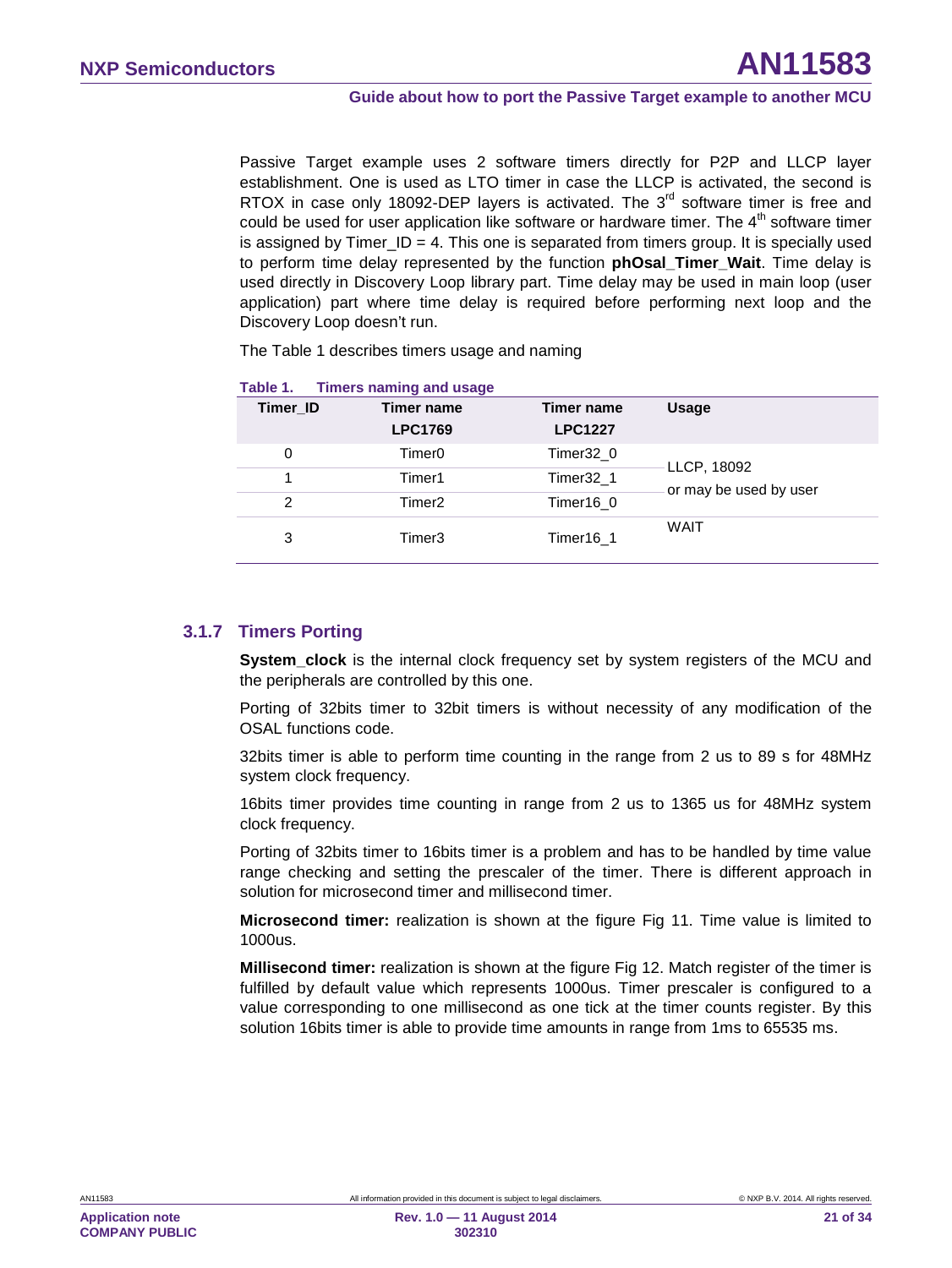<span id="page-21-0"></span>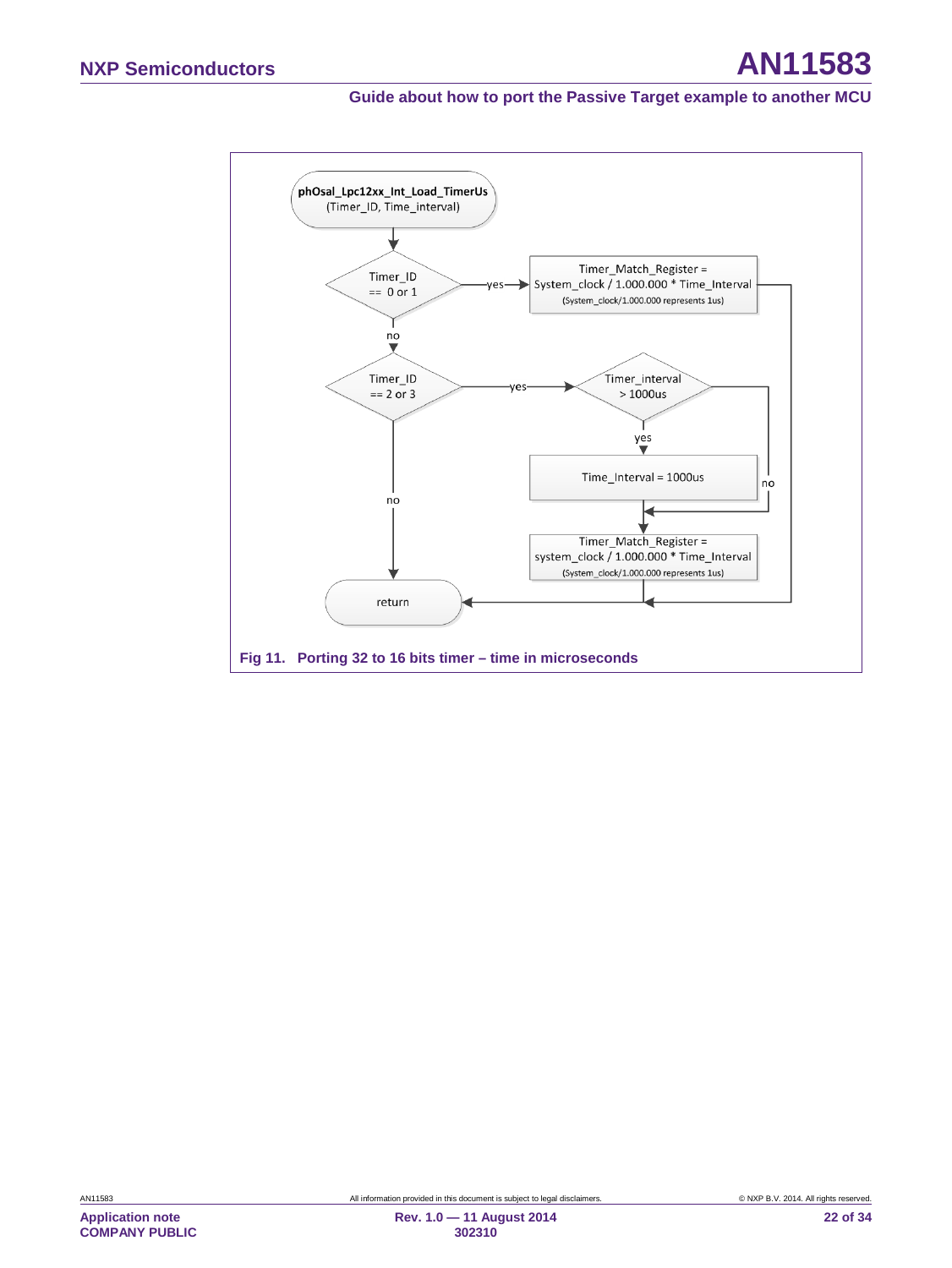

#### <span id="page-22-0"></span>**3.1.8 Global Variables**

<span id="page-22-2"></span>LPC1769 and LPC1227 are different types of MCU. However both are ARM Cortex core. The project building is the same or very similar. Main difference is in FLASH and RAM memory amount. Next [Table 2](#page-22-1) describes these differences.

<span id="page-22-1"></span>

| Table 2.       | <b>RAM and FLASH amount overview</b> |            |  |
|----------------|--------------------------------------|------------|--|
|                | <b>FLASH</b>                         | <b>RAM</b> |  |
| <b>LPC1227</b> | 128 kB                               | 8 kB       |  |
| LPC1769        | 512 kB                               | 64kB       |  |

Whole source code uses up to 80kB of FLASH memory after project build (for both MCUs). The FLASH memory is sufficient.

In case the Passive Target example is built for the LPC1769 MCU the RAM usage is 10,5kB and there is not calculated space which is used during operation mode where dynamically allocated variables and buffers also spend some space of RAM. Finally the RAM usage is about 11kB. For that reason we have to focus on reduction of global static variables (buffers), which are allocated in the RAM memory.

AN11583 **All information provided in this document is subject to legal disclaimers.** © NXP B.V. 2014. All rights reserved.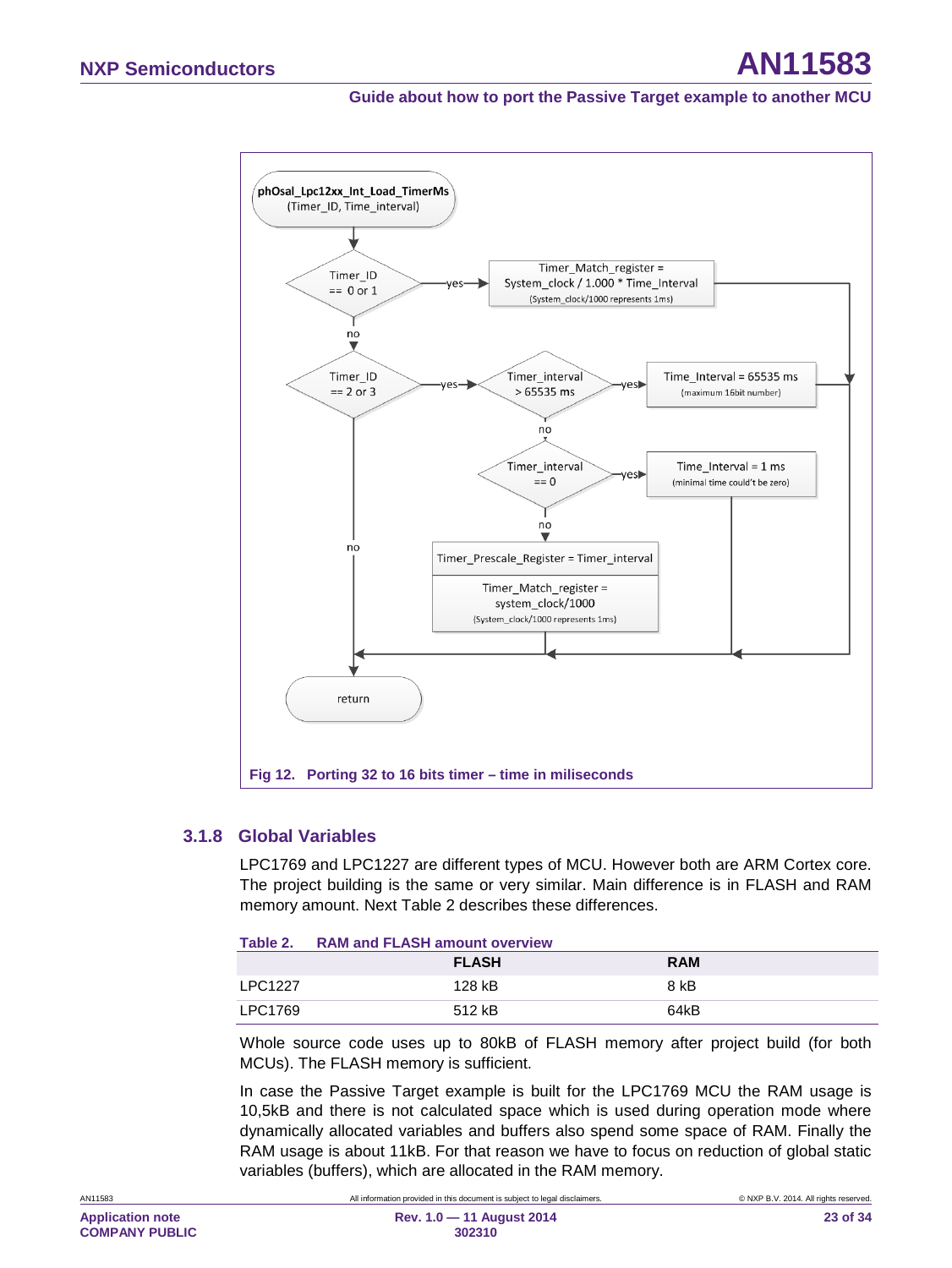#### **3.1.8.1 Reduction of global buffers**

<span id="page-23-0"></span>There are follow global variables in the Passive Target project used by LPC1769 MCU. These variables can be resized to keep full functionality of the application. All the variables represent data buffers.

#### **Server buffers**

Here are data buffers of HAL and LLCP and their size can be reduced in following way:

Before reduction:

Before reduction:

| $\mathbf{1}$   | uint8 t | bHalBufferTx[400]; | $/* * < HAL TX buffer * /$ |
|----------------|---------|--------------------|----------------------------|
| 2              | uint8 t | bHalBufferRx[400]; | $/* * < HAL RX buffer */$  |
| $\overline{3}$ | uint8 t | $bRxBuffer[256]$ ; | /**< LLCP TX buffer */     |
| 4              | uint8_t | $bTxBuffer[256]$ ; | /**< LLCP RX buffer */     |
|                |         | After reduction:   |                            |
| 5              | uint8 t | bHalBufferTx[128]; | $/**$ < HAL TX buffer $*/$ |
| 6              | uint8 t | bHalBufferRx[128]; | $/**$ < HAL RX buffer $*/$ |
| 7              | uint8 t | $bRxBuffer[128]$ ; | /**< LLCP TX buffer */     |
| 8              | uint8 t | $bTxButfer[256]$ ; | /**< LLCP RX buffer */     |
|                |         |                    |                            |

Here are data buffers for responses transmission (answer of server for client request).

|    |         | PUIVIU TUUUUNIUII.       |                             |
|----|---------|--------------------------|-----------------------------|
| 9  | uint8 t | PutResponseBuffer[1500]; | /**< PUT Response Buffer */ |
| 10 | uint8 t | GetResponseBuffer[256];  | /**< GET Response Buffer */ |
|    |         | After reduction:         |                             |
| 11 | uint8 t | PutResponseBuffer[128];  | /**< PUT Response Buffer */ |
| 12 | uint8 t | GetResponseBuffer[128];  | /**< GET Response Buffer */ |
|    |         |                          |                             |

Here are data buffers storing and internal handling with transmitted NDEF messages.

# Before reduction: 13 uint8\_t workingBuffer[**256**]**;** /\*\*< Server Working Buffer (MIU \* RW) + MIU \*/

| 14 | uint8 t   | snepWorkingBuffer[128];        | /**< Working Data Buffer */                    |
|----|-----------|--------------------------------|------------------------------------------------|
| 15 | $uint8_t$ | sConnWorkingBuffer[128];       | /**< Connection Data Buffer */                 |
| 16 | uint8 t   | pChunkingBuffer[128];          | /**< Chunking Data Buffer */                   |
| 17 | $uint8_t$ | TransferData[2048] = $\{0\}$ ; | /**< Data Inbox Buffer */                      |
| 18 | uint8 t   | gSnepPacketBuffer[1100];       | /**< SNEP Packet Data Buffer */                |
|    |           | After reduction:               |                                                |
| 19 | uint8 t   | workingBuffer[128];            | /**< Server Working Buffer (MIU * RW) + MIU */ |
| 20 | uint8 t   | snepWorkingBuffer[128];        | /**< Working Data Buffer */                    |
| 21 | uint8 t   | sConnWorkingBuffer[128];       | /**< Connection Data Buffer */                 |
| 22 | uint8 t   | pChunkingBuffer[128];          | /**< Chunking Data Buffer */                   |
| 23 | uint8 t   | TransferData[1024] = $\{0\}$ ; | /**< Data Inbox Buffer */                      |
| 24 | uint8 t   | qSnepPacketBuffer[256];        | /**< SNEP Packet Data Buffer */                |
|    |           |                                |                                                |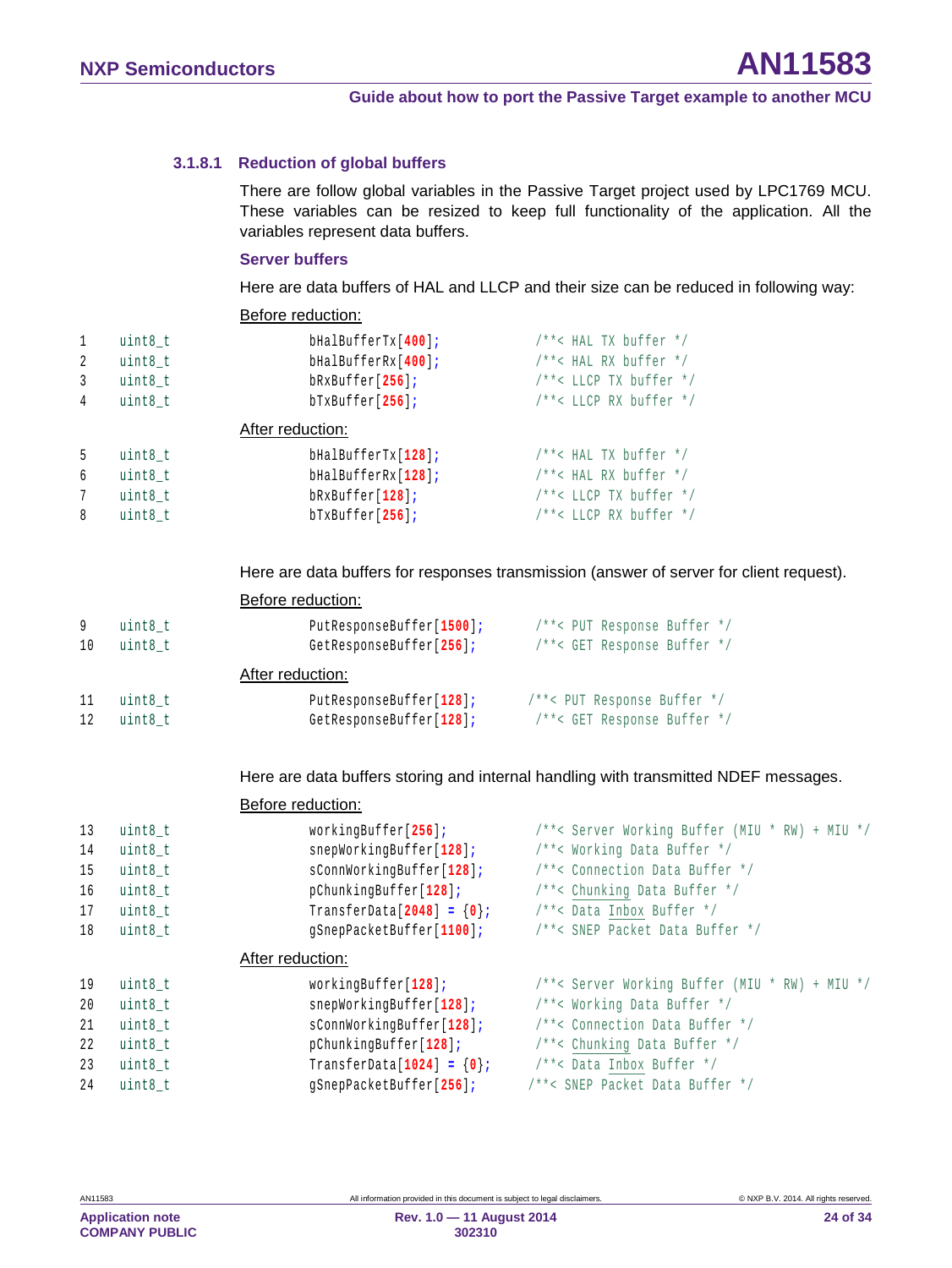#### **Client Selected Variables**

Here are data buffers of HAL and LLCP and their size can be reduced as follows:

Before reduction:

| 25 | uint8 t          | bHalBufferTx[400]; | $/**$ < HAL TX buffer $*/$  |
|----|------------------|--------------------|-----------------------------|
| 26 | uint8 t          | bHalBufferRx[400]; | $/**$ < HAL RX buffer $*/$  |
| 27 | uint8 t          | $bRxBuffer[256]$ ; | $/* * <$ LLCP TX buffer */  |
| 28 | uint8 t          | $bTxButfer[256]$ ; | $/**$ < LLCP RX buffer $*/$ |
|    | After reduction: |                    |                             |
| 29 | uint8 t          | bHalBufferTx[128]; | $/**$ < HAL TX buffer $*/$  |
| 30 | uint8 t          | bHalBufferRx[128]; | $/**$ < HAL RX buffer $*/$  |
| 31 | uint8 t          | $bRxBuffer[128]$ ; | $/**$ < LLCP TX buffer $*/$ |
| 32 | uint8 t          | $brxBuffer[256]$ ; | $/**$ < LLCP RX buffer $*/$ |

Here are data buffers for responses transmission (answer of server for client request).

|     |                  | Before reduction:        |                             |  |
|-----|------------------|--------------------------|-----------------------------|--|
| -33 | uint8 t          | PutResponseBuffer[256];  | /**< PUT Response Buffer */ |  |
| 34  | uint8 t          | GetResponseBuffer[1500]; | /**< GET Response Buffer */ |  |
|     | After reduction: |                          |                             |  |
| -35 | uint8 t          | PutResponseBuffer[128];  | /**< PUT Response Buffer */ |  |
| 36  | uint8 t          | GetResponseBuffer[128];  | /**< GET Response Buffer */ |  |

Here are data buffers storing and internally handling with transmitted NDEF messages.

Before reduction:

| 37 | uint8 t          | WorkingBuffer[256];      | /**< Server Working Buffer (MIU * RW) + MIU */   |
|----|------------------|--------------------------|--------------------------------------------------|
| 38 | uint8 t          | ResponseBuffer[1500];    | /**< Response Buffer */                          |
| 39 | uint8 t          | pChunkingBuffer[128];    | /**< Chunking Buffer of size RemoteMiu or MIU */ |
| 40 | uint8 t          | qSnepPacketBuffer[1100]; | /**< SNEP Packet Data Buffer*/                   |
|    | After reduction: |                          |                                                  |
| 41 | uint8 t          | WorkingBuffer[256];      | /**< Server Working Buffer (MIU * RW) + MIU */   |
| 42 | uint8 t          | ResponseBuffer[256];     | /**< Response Buffer */                          |
| 43 | uint8 t          | pChunkingBuffer[128];    | /**< Chunking Buffer of size RemoteMiu or MIU */ |
| 44 | uint8 t          | qSnepPacketBuffer[256];  | /**< SNEP Packet Data Buffer*/                   |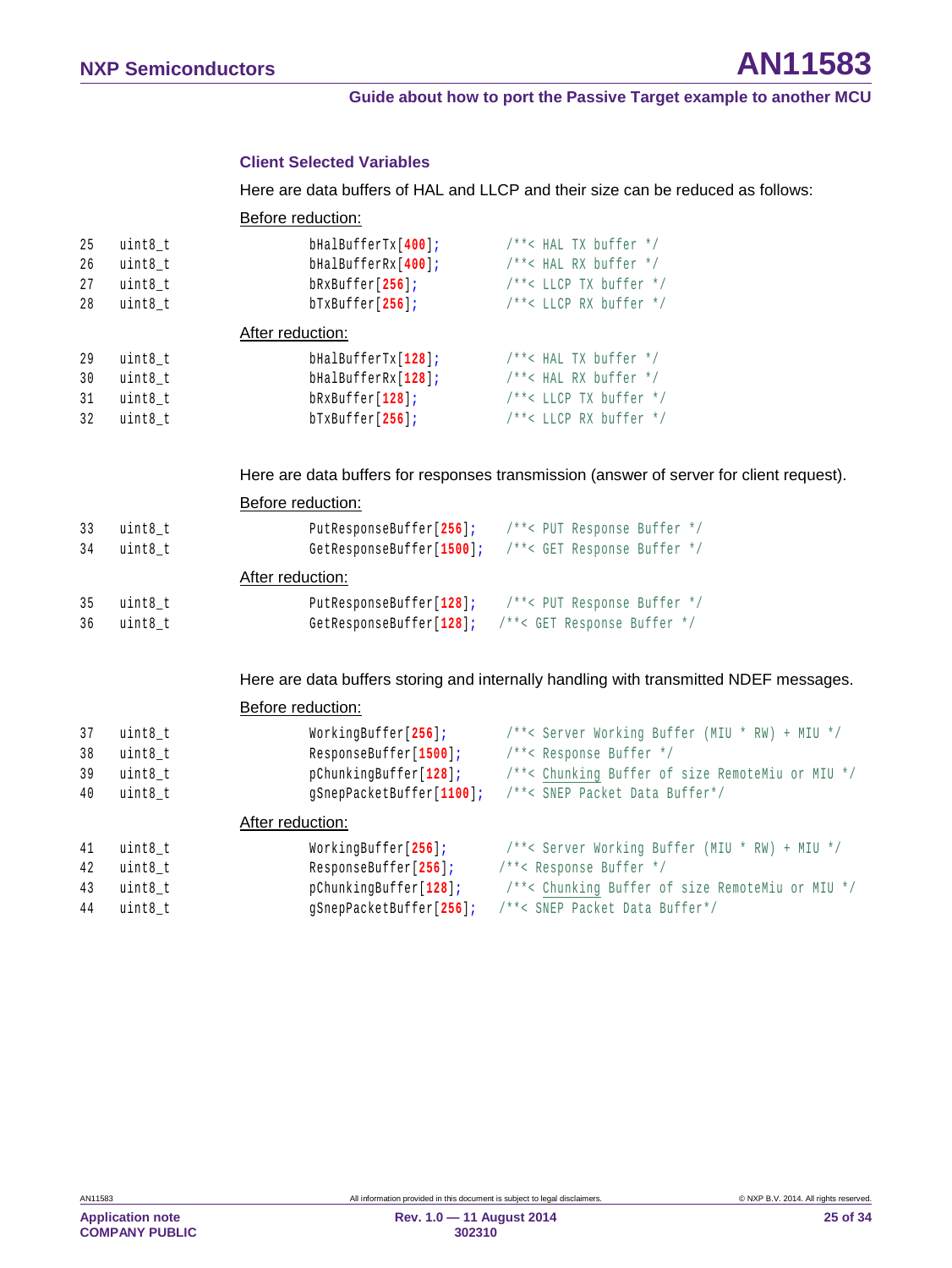#### **3.1.9 Reduced Variables in Practice**

<span id="page-25-0"></span>There have been performed lots of tests to setup optimal size of the buffers mentioned in chapter [3.1.8.1.](#page-23-0) Here is a summary.

#### **Passive Target Server**

Complete Passive Target Server example **built** requires **6874 Bytes of RAM**. Only **Server** application **requires 2718 Bytes** from this space. There **remains** about **160 Bytes** of RAM for other usage in the application.

#### **Passive Target Client**

Complete Passive Target Client example **built** requires **6082 Bytes of RAM**. Only **Client** application **requires 2482 Bytes** from this space. There **remains** about **600 Bytes** of RAM for other usage in the application.

All these values have been taken from LPCXpresso IDE environment after project build and during full operation mode.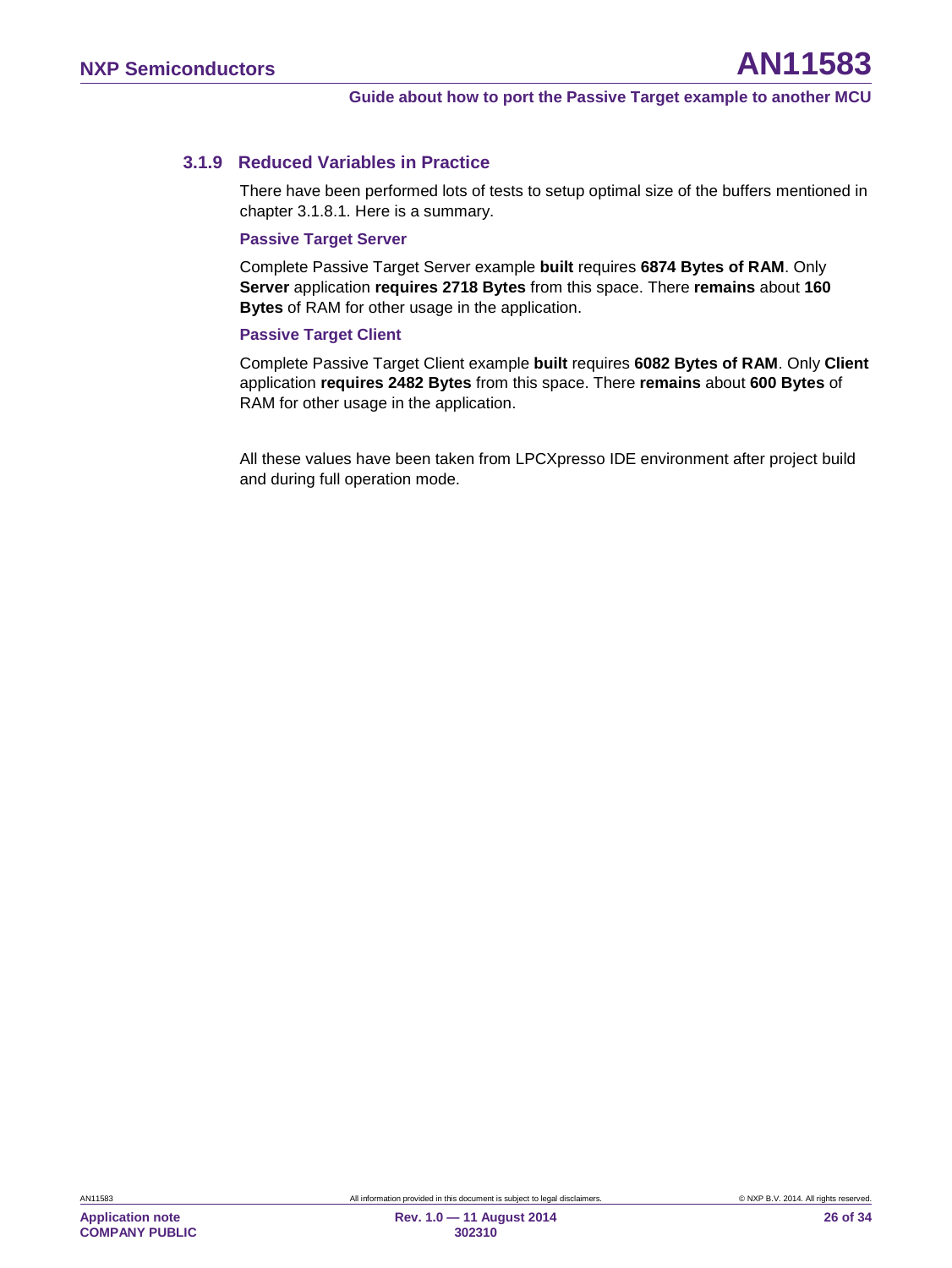### <span id="page-26-0"></span>**4. Build configuration**

#### **4.1 Hardware Development Kits**

<span id="page-26-1"></span>Passive Target software example is directly designed (including the porting) for the following hardware development tools:

| LPCXpresso LPC1769      | microcontroller development kit [5] |
|-------------------------|-------------------------------------|
| LPCXpresso LPC1200      | microcontroller development kit [6] |
| Blueboard PNEV512B v1.5 | contactless card reader board [3]   |

#### <span id="page-26-2"></span>**4.2 Software Development tools**

Passive Target software example has been developed using:

<span id="page-26-3"></span>LPCXpresso v6.0.4 159 IDE [7]

#### **4.3 Debug Build Configuration**

Passive Target example is built directly under the debug mode. This mode allows a user to print out debug messages on console, optimize and reduce code size, debug process including a detailed view on all registers and peripherals, view a memory.

Tool Settings of the IDE must be set as follows:

#### *Common Symbols (LPC1227 and LPC1769)*

| DEBUG.      | - allows use debug mode and messages                                              |
|-------------|-----------------------------------------------------------------------------------|
| __USE_CMSIS | - using CMSIS drivers support for the core and whole<br>registers set of the MCU. |

Basic symbols are commonly added.

#### *Symbols of LPC1227:*

\_\_DISABLE\_WATCHDOG - watchdog module must be disabled for debug configuration.

NOTE: LPC1227 is industries oriented MCU and watch dog timer is allowed by default.

#### *Optimization*

-O1 This is first level of optimization and the code size reduction is sufficient for correct application operation.

NOTE: Higher optimization (eg. –O2 or -Os) caused linker troubles. It means during operations directly for LPC1227 MCU fatal error has occurred and the software has been interrupted from running. The same fail occurred also on the –Os which is optimization for size.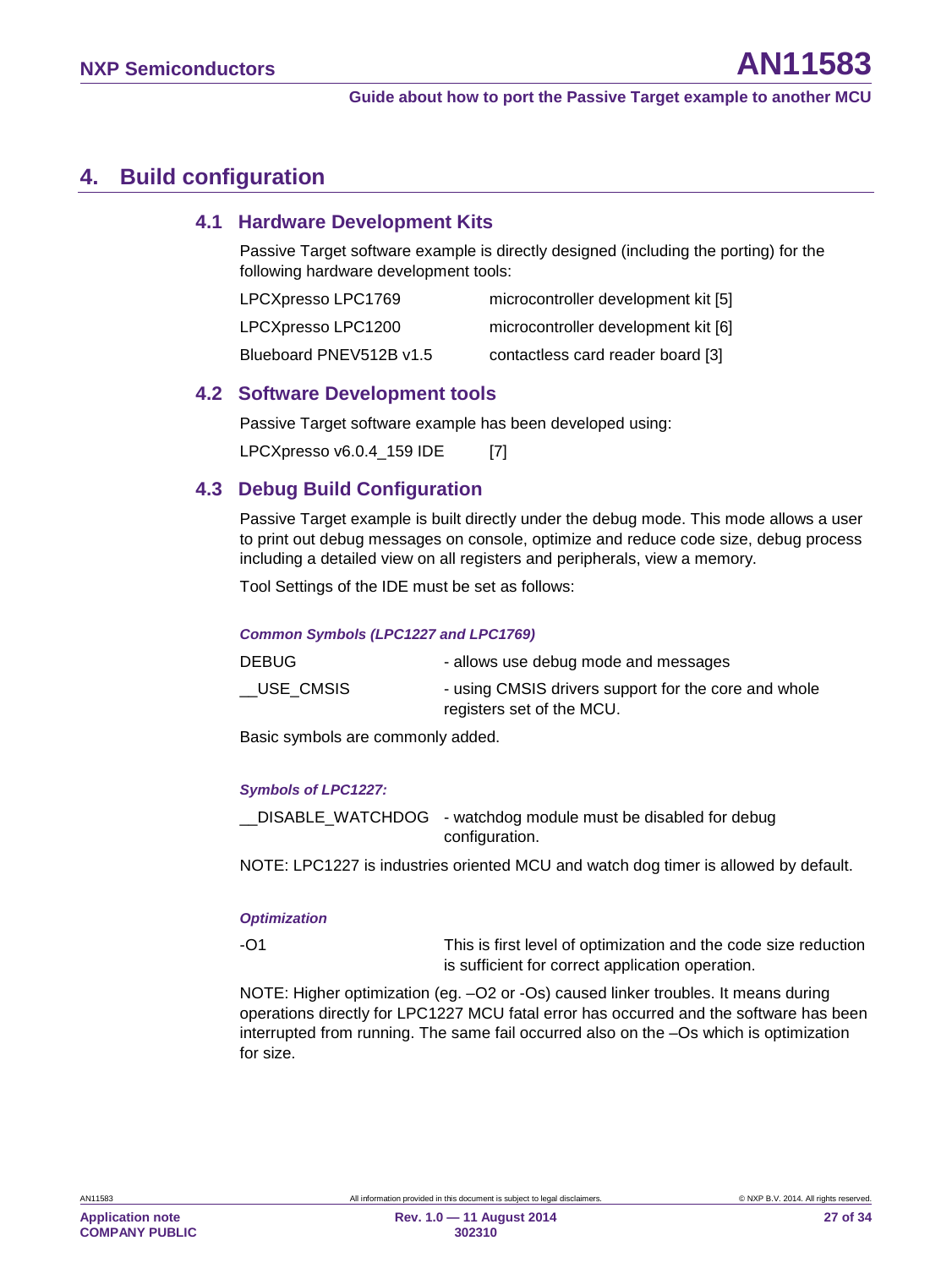#### *Debugging*

| Maximum | the maximal debug support                                                                        |
|---------|--------------------------------------------------------------------------------------------------|
| -a3     | Level 3 includes extra information, such as all the macro<br>definitions present in the program. |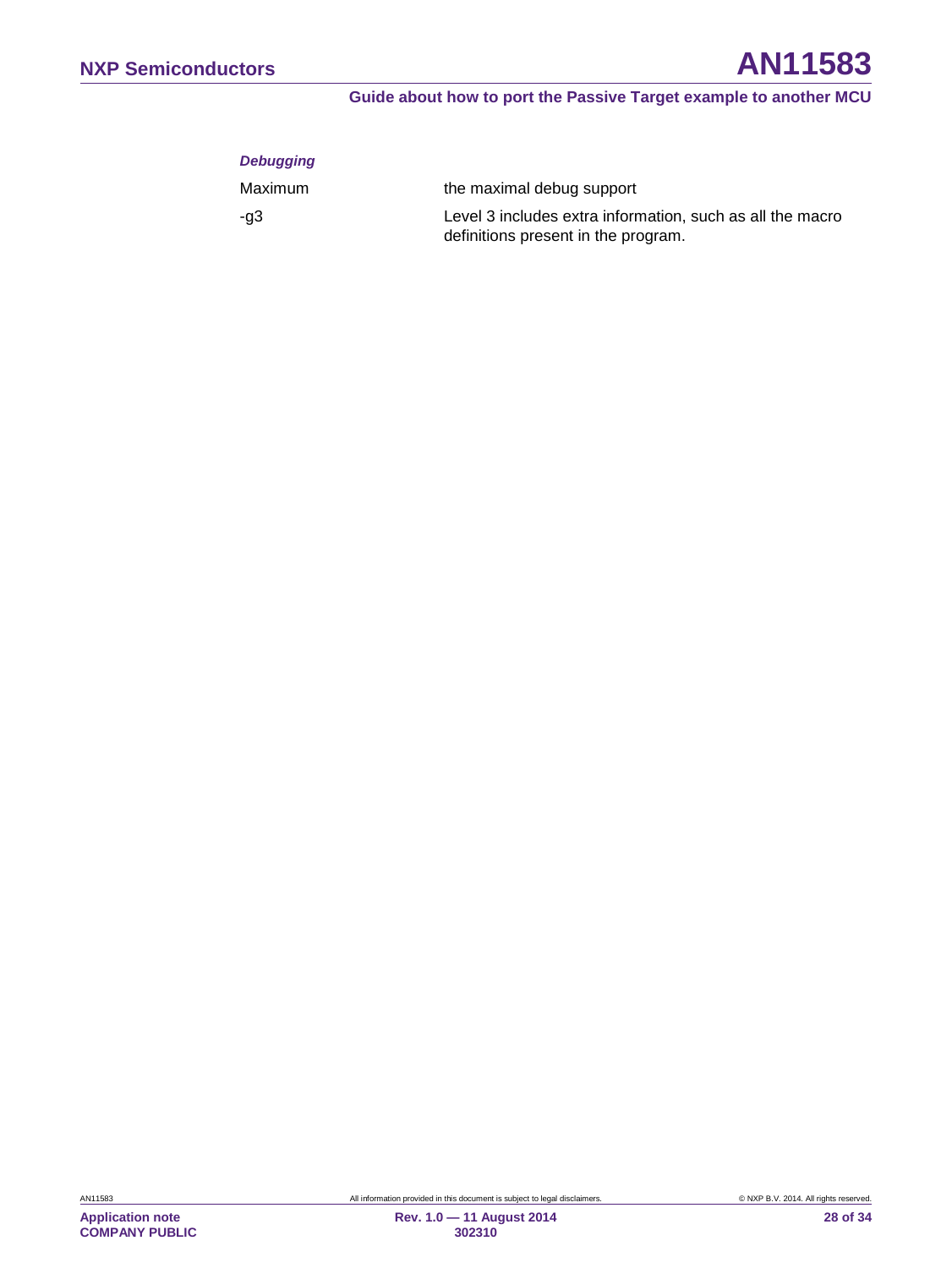## <span id="page-28-1"></span>**5. Abbreviations**

<span id="page-28-0"></span>

| Table 3.         | <b>Abbreviations</b> |                                                    |
|------------------|----------------------|----------------------------------------------------|
| Acronym          |                      | <b>Description</b>                                 |
| <b>ATOA</b>      |                      | Answer To Request, type A                          |
| API              |                      | Application Programming Interface                  |
| BAL              |                      | <b>Bus Abstraction Layer</b>                       |
| <b>CMSIS</b>     |                      | Cortex Microcontroller Software Interface Standard |
| <b>FLASH</b>     |                      | an electronic non-volatile computer storage medium |
| <b>GPIO</b>      |                      | General Purpose Input Output                       |
| HAL              |                      | Hardware Abstraction Layer                         |
| НW               |                      | Hardware                                           |
| IC               |                      | <b>Integrated Circuit</b>                          |
| IRQ              |                      | Interrupt Request                                  |
| <b>KUC</b>       |                      | Key Usage Counter                                  |
| <b>LLCP</b>      |                      | Logical Link Control Protocol                      |
| <b>LTO</b>       |                      | <b>Link Timeout</b>                                |
| <b>MCU</b>       |                      | Microcontroller Unit                               |
| <b>MF</b>        |                      | <b>MIFARE</b>                                      |
| <b>MFC</b>       |                      | <b>MIFARE Classic</b>                              |
| <b>MFUL</b>      |                      | <b>MIFARE Ultralight</b>                           |
| MIME             |                      | Multipurpose Internet Mail Extensions              |
| NAD              |                      | Node Address                                       |
| NAK.             |                      | Negative Acknowledge                               |
| <b>NDEF</b>      |                      | NFC Data Exchange Format                           |
| <b>NFC</b>       |                      | <b>Near Field Communication</b>                    |
| <b>OSAL</b>      |                      | Operating System Abstraction Layer                 |
| P <sub>2</sub> P |                      | Peer to Peer                                       |
| PAL              |                      | Protocol Abstraction Layer                         |
| RAM              |                      | Random Access Memory                               |
| RTD              |                      | NFC Record Type Definition                         |
| <b>SAK</b>       |                      | Select Acknowledge, type A                         |
| <b>SAM</b>       |                      | Secure Access Module                               |
| <b>SNEP</b>      |                      | Simple NDEF Exchange Protocol                      |
| SPI              |                      | Serial Peripheral Interface                        |
| SW               |                      | Software                                           |
| UID              |                      | Unique Identifier                                  |
| URI              |                      | Uniform Resource Identifier                        |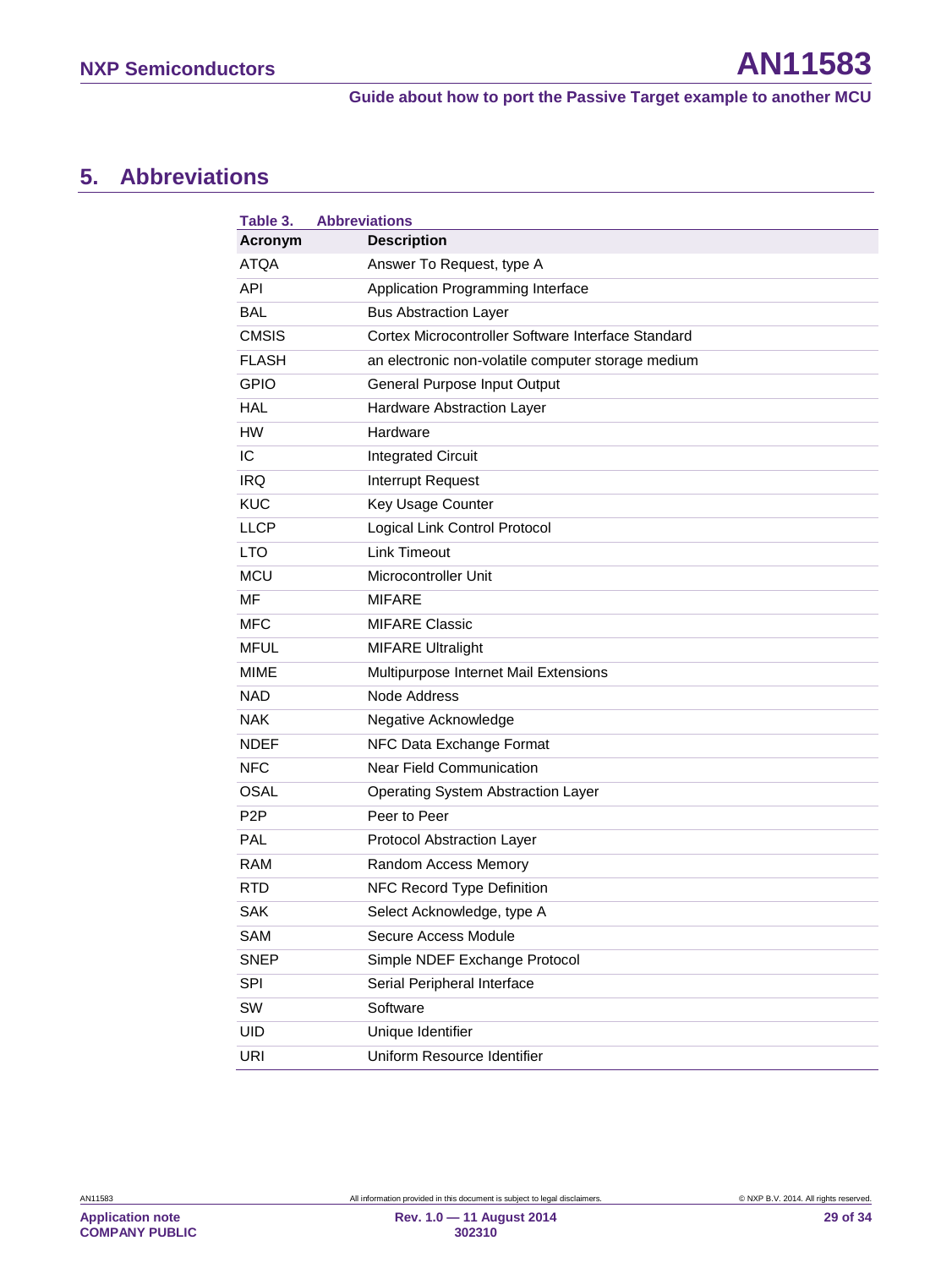### <span id="page-29-12"></span>**6. References**

- <span id="page-29-9"></span>[1] **NXP Reader Library** - link to the software package of the library <http://www.nxp.com/documents/software/200312.zip>
- [2] **User Manual P2P Library CLRC663, PN512** [http://www.nxp.com/documents/user\\_manual/UM10721.pdf](http://www.nxp.com/documents/user_manual/UM10721.pdf)
- <span id="page-29-7"></span>[3] **Blueboard PNEV512B** – evaluation board <http://www.nxp.com/demoboard/PNEV512B.html>
- [4] **Blueboard CLEV663B** evaluation board <http://www.nxp.com/demoboard/CLEV663B.html>
- <span id="page-29-6"></span>[5] **LPCXpresso 1769** – low-cost development platform <http://www.nxp.com/demoboard/OM13000.html>
- <span id="page-29-8"></span>[6] **LPCXpresso 1200** – low-cost development platform <http://www.nxp.com/demoboard/CLEV663B.html>
- <span id="page-29-11"></span>[7] **LPCXpresso** IDE - software development tool [www.nxp.com/redirect/lpcware.com/lpcxpresso](http://www.nxp.com/redirect/lpcware.com/lpcxpresso)
- <span id="page-29-0"></span>[8] **SNEP** overview and specification [http://www.nxp.com/redirect/members.nfc-forum.org/specs/spec\\_list/prots](http://www.nxp.com/redirect/members.nfc-forum.org/specs/spec_list/prots)
- <span id="page-29-5"></span><span id="page-29-1"></span>[9] **NDEF** overview and specification [http://www.nxp.com/redirect/members.nfc-forum.org/specs/spec\\_list/prots](http://www.nxp.com/redirect/members.nfc-forum.org/specs/spec_list/prots)
- <span id="page-29-2"></span>[10] **RTD** overview and specification [http://www.nxp.com/redirect/members.nfc-forum.org/specs/spec\\_list/prots](http://www.nxp.com/redirect/members.nfc-forum.org/specs/spec_list/prots)
- <span id="page-29-4"></span>[11] **LLCP** overview and specification [http://www.nxp.com/redirect/members.nfc-forum.org/specs/spec\\_list/prots](http://www.nxp.com/redirect/members.nfc-forum.org/specs/spec_list/prots)
- [12] **SNEP Validation Specification** is in preliminary version and no public release is available
- <span id="page-29-3"></span>[13] **Passive Target** – software application
- <span id="page-29-10"></span>[14] **CMSIS** – microcontroller software interface

<http://www.nxp.com/redirect/lpcware.com/content/faq/lpcxpresso/cmsis-support>

[http://www.nxp.com/redirect/arm.com/products/processors/cortex-m/cortex](http://www.nxp.com/redirect/arm.com/products/processors/cortex-m/cortex-microcontroller-software-interface-standard.php)[microcontroller-software-interface-standard.php](http://www.nxp.com/redirect/arm.com/products/processors/cortex-m/cortex-microcontroller-software-interface-standard.php)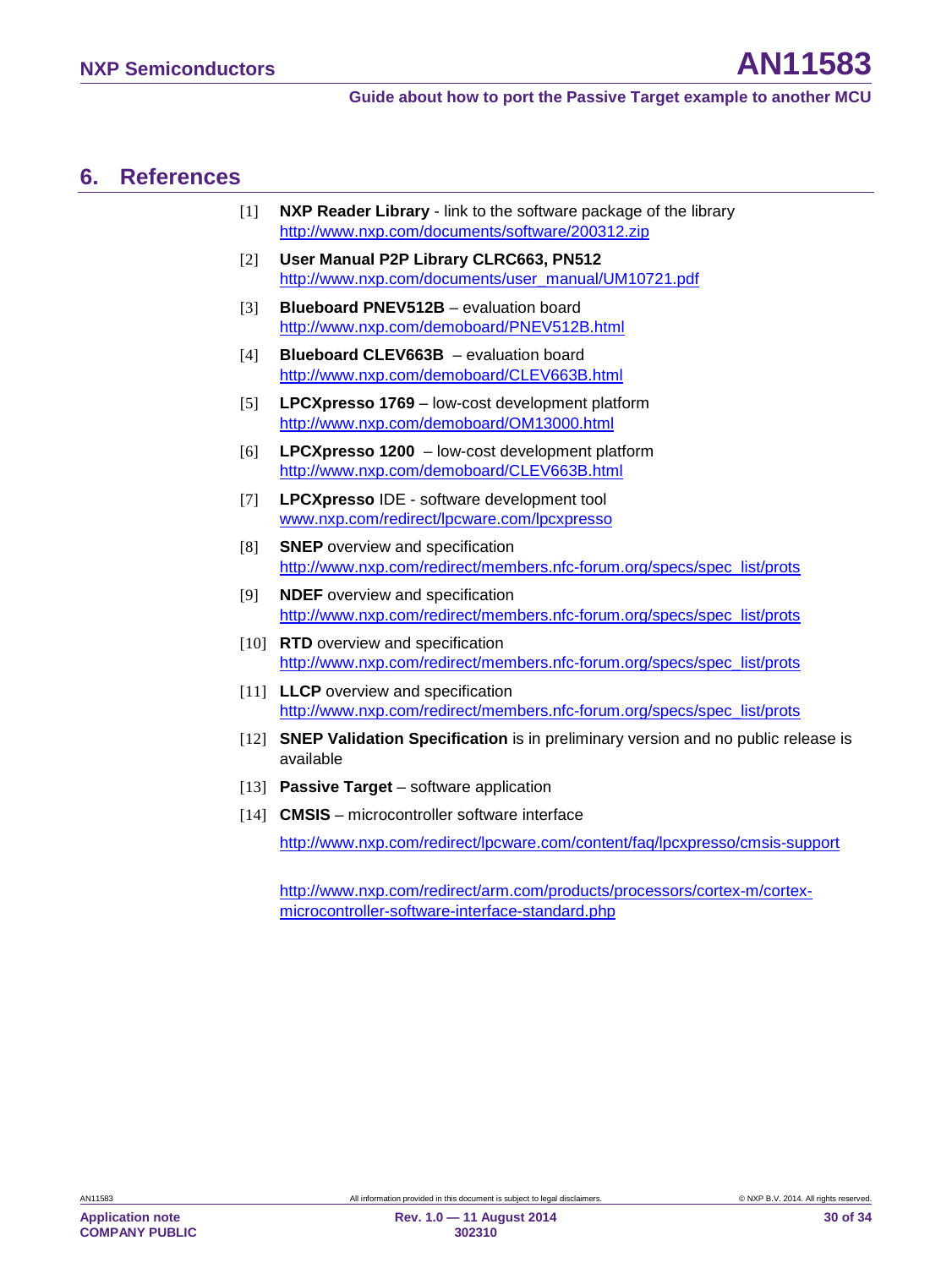## <span id="page-30-0"></span>**7. Legal information**

### <span id="page-30-1"></span>**7.1 Definitions**

**Draft —** The document is a draft version only. The content is still under internal review and subject to formal approval, which may result in modifications or additions. NXP Semiconductors does not give any representations or warranties as to the accuracy or completeness of information included herein and shall have no liability for the consequences of use of such information.

### <span id="page-30-2"></span>**7.2 Disclaimers**

**Limited warranty and liability —** Information in this document is believed to be accurate and reliable. However, NXP Semiconductors does not give any representations or warranties, expressed or implied, as to the accuracy or completeness of such information and shall have no liability for the consequences of use of such information.

In no event shall NXP Semiconductors be liable for any indirect, incidental, punitive, special or consequential damages (including - without limitation lost profits, lost savings, business interruption, costs related to the removal or replacement of any products or rework charges) whether or not such damages are based on tort (including negligence), warranty, breach of contract or any other legal theory.

Notwithstanding any damages that customer might incur for any reason whatsoever, NXP Semiconductors' aggregate and cumulative liability towards customer for the products described herein shall be limited in accordance with the Terms and conditions of commercial sale of NXP Semiconductors.

**Right to make changes —** NXP Semiconductors reserves the right to make changes to information published in this document, including without limitation specifications and product descriptions, at any time and without notice. This document supersedes and replaces all information supplied prior to the publication hereof.

**Suitability for use —** NXP Semiconductors products are not designed, authorized or warranted to be suitable for use in life support, life-critical or safety-critical systems or equipment, nor in applications where failure or malfunction of an NXP Semiconductors product can reasonably be expected to result in personal injury, death or severe property or environmental damage. NXP Semiconductors accepts no liability for inclusion and/or use of NXP Semiconductors products in such equipment or applications and therefore such inclusion and/or use is at the customer's own risk.

**Applications —** Applications that are described herein for any of these products are for illustrative purposes only. NXP Semiconductors makes no representation or warranty that such applications will be suitable for the specified use without further testing or modification.

Customers are responsible for the design and operation of their applications and products using NXP Semiconductors products, and NXP Semiconductors accepts no liability for any assistance with applications or customer product design. It is customer's sole responsibility to determine whether the NXP Semiconductors product is suitable and fit for the customer's applications and products planned, as well as for the planned application and use of customer's third party customer(s). Customers should provide appropriate design and operating safeguards to minimize the risks associated with their applications and products.

NXP Semiconductors does not accept any liability related to any default, damage, costs or problem which is based on any weakness or default in the customer's applications or products, or the application or use by customer's third party customer(s). Customer is responsible for doing all necessary testing for the customer's applications and products using NXP Semiconductors products in order to avoid a default of the applications and the products or of the application or use by customer's third party customer(s). NXP does not accept any liability in this respect.

**Export control —** This document as well as the item(s) described herein may be subject to export control regulations. Export might require a prior authorization from competent authorities.

**Evaluation products —** This product is provided on an "as is" and "with all faults" basis for evaluation purposes only. NXP Semiconductors, its affiliates and their suppliers expressly disclaim all warranties, whether express, implied or statutory, including but not limited to the implied warranties of noninfringement, merchantability and fitness for a particular purpose. The entire risk as to the quality, or arising out of the use or performance, of this product remains with customer.

In no event shall NXP Semiconductors, its affiliates or their suppliers be liable to customer for any special, indirect, consequential, punitive or incidental damages (including without limitation damages for loss of business, business interruption, loss of use, loss of data or information, and the like) arising out the use of or inability to use the product, whether or not based on tort (including negligence), strict liability, breach of contract, breach of warranty or any other theory, even if advised of the possibility of such damages

Notwithstanding any damages that customer might incur for any reason whatsoever (including without limitation, all damages referenced above and all direct or general damages), the entire liability of NXP Semiconductors, its affiliates and their suppliers and customer's exclusive remedy for all of the foregoing shall be limited to actual damages incurred by customer based on reasonable reliance up to the greater of the amount actually paid by customer for the product or five dollars (US\$5.00). The foregoing limitations, exclusions and disclaimers shall apply to the maximum extent permitted by applicable law, even if any remedy fails of its essential purpose.

### <span id="page-30-3"></span>**7.3 Licenses**

#### **Purchase of NXP ICs with NFC technology**

Purchase of an NXP Semiconductors IC that complies with one of the Near Field Communication (NFC) standards ISO/IEC 18092 and ISO/IEC 21481 does not convey an implied license under any patent right infringed by implementation of any of those standards.

### <span id="page-30-4"></span>**7.4 Trademarks**

Notice: All referenced brands, product names, service names and trademarks are property of their respective owners.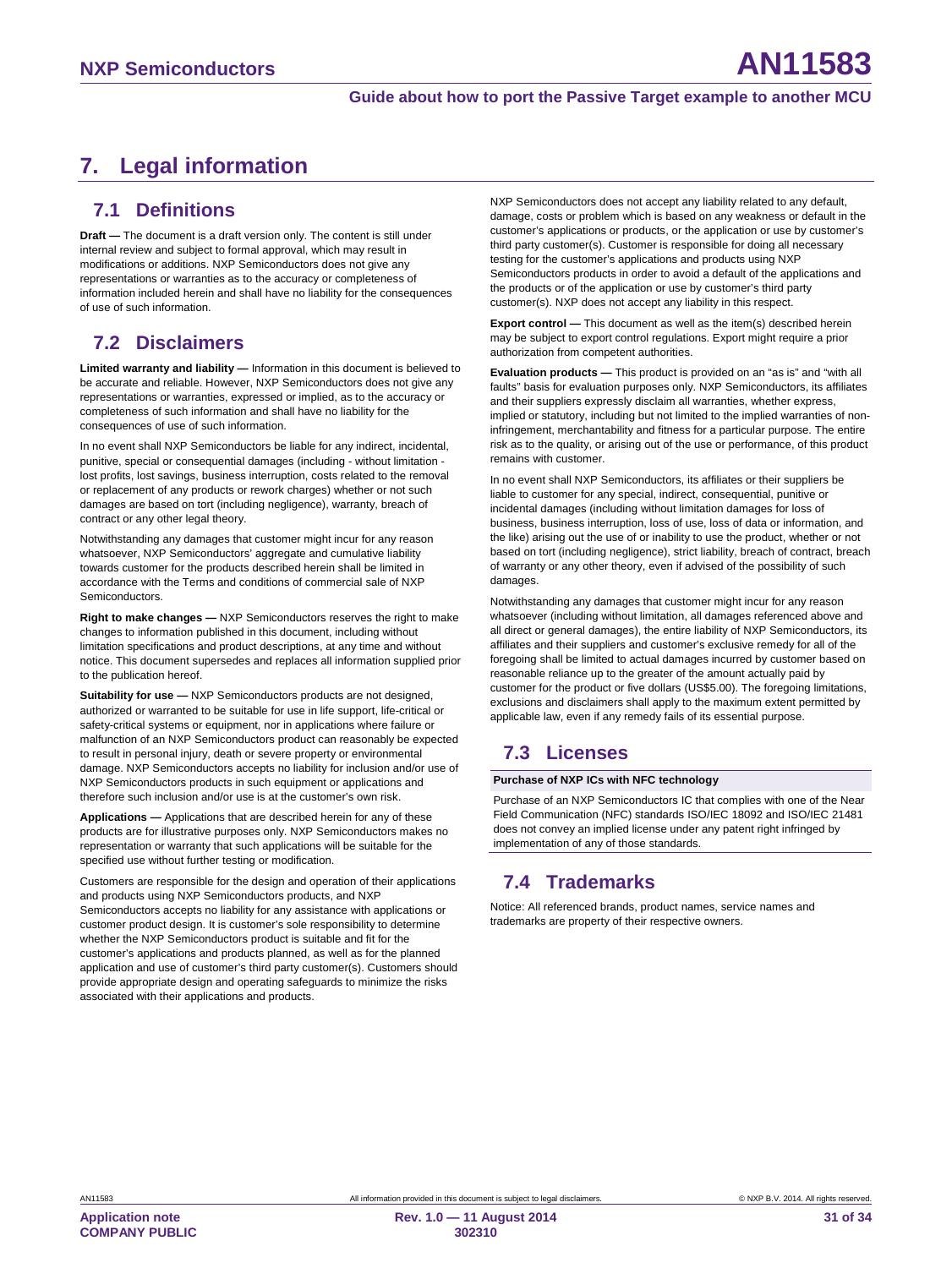## <span id="page-31-0"></span>**8. List of figures**

| Fig 1.  |                                         |  |
|---------|-----------------------------------------|--|
| Fig 2.  |                                         |  |
| Fig 3.  |                                         |  |
| Fig 4.  |                                         |  |
| Fig 5.  |                                         |  |
| Fig 6.  |                                         |  |
| Fig 7.  |                                         |  |
| Fig 8.  |                                         |  |
| Fig 9.  |                                         |  |
| Fig 10. |                                         |  |
| Fig 11. | Porting 32 to 16 bits timer – time in   |  |
|         |                                         |  |
| Fig 12. | Porting 32 to 16 bits timer $-$ time in |  |
|         |                                         |  |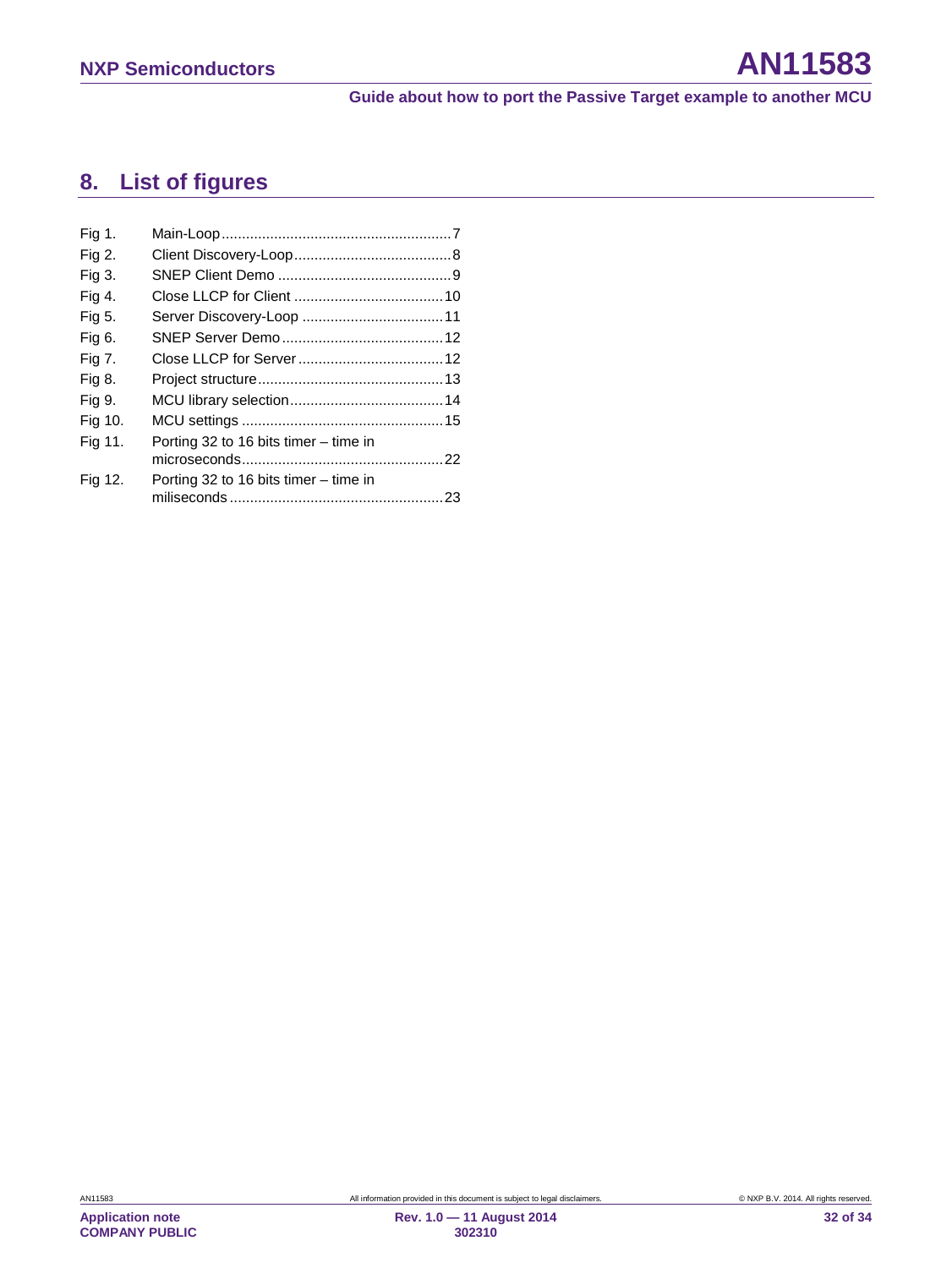## <span id="page-32-0"></span>**9. List of tables**

| Table 2. RAM and FLASH amount overview 23 |  |
|-------------------------------------------|--|
|                                           |  |